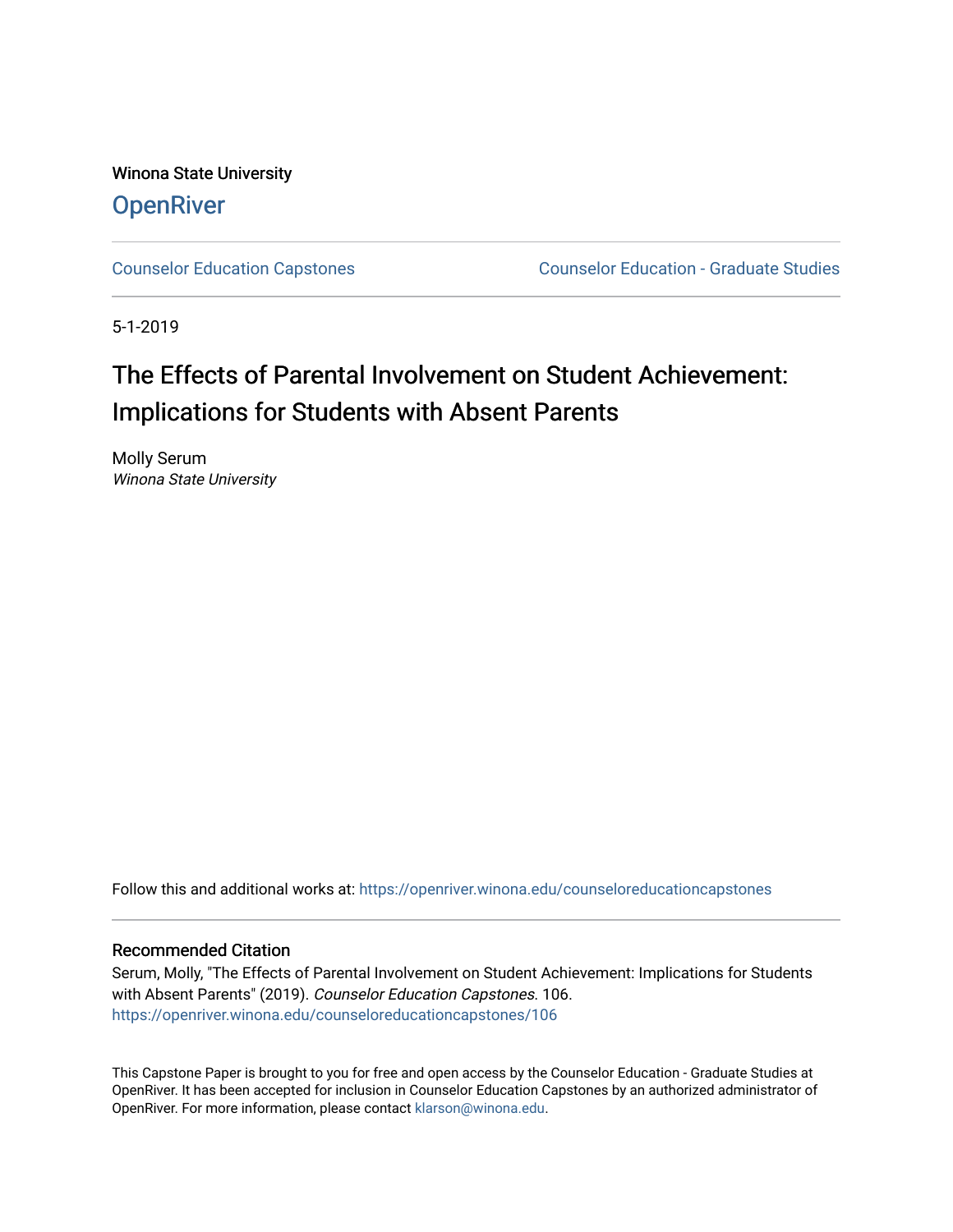The Effects of Parental Involvement on Student Achievement: Implications for Students with

Absent Parents

Molly Serum

Winona State University

Spring 2019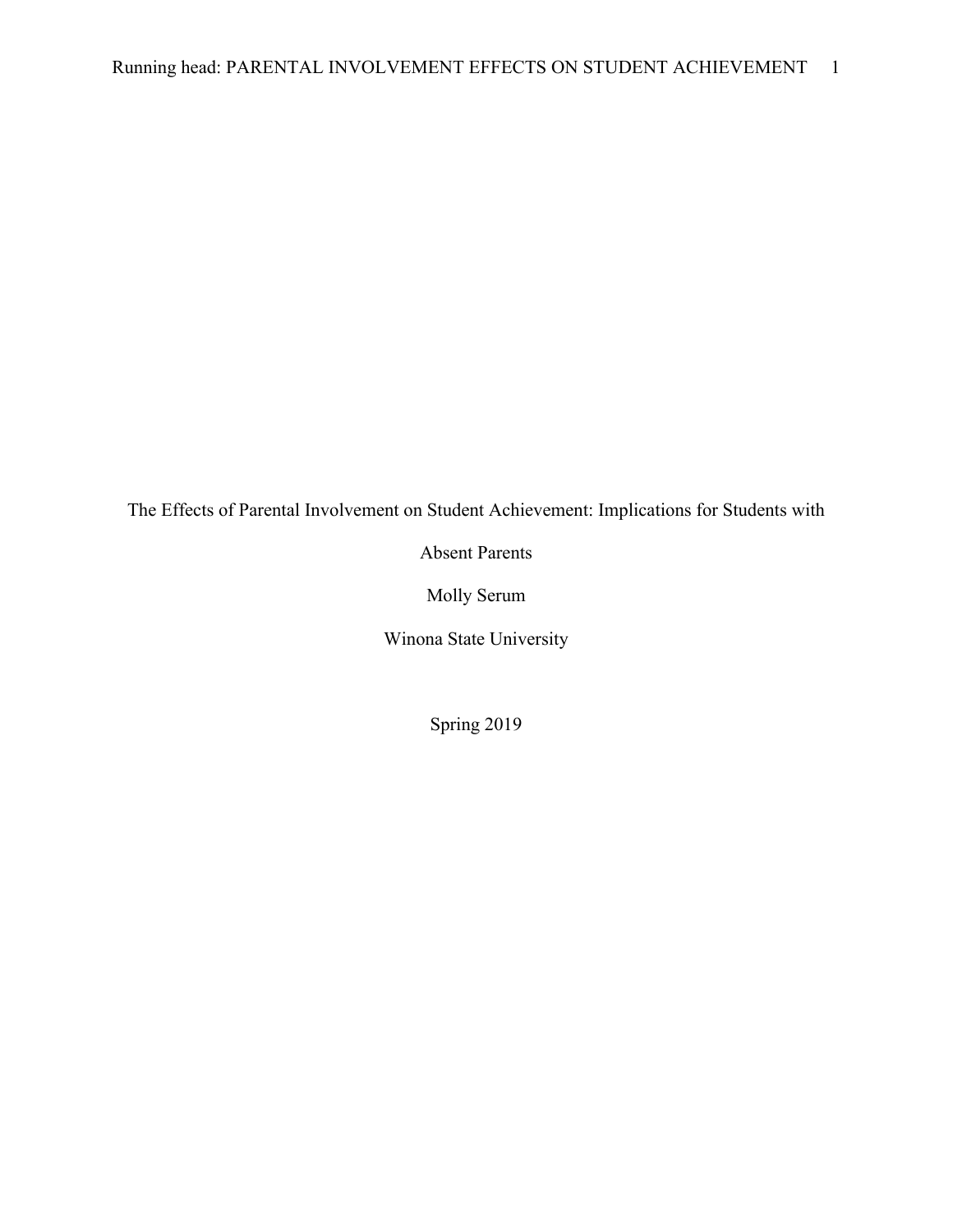Winona State University

College of Education

Counselor Education Department

CERTIFICATE OF APPROVAL

### CAPSTONE PROJECT

The Effects of Parental Involvement on Student Achievement: Implications for Students with

Absent Parents

This is to certify that the Capstone Project of

Molly Serum

Has been approved by the faculty advisor and the CE 695 – Capstone Project

Course Instructor in partial fulfillment of the requirements for the

Master of Science Degree in

Counselor Education

Dawnette Cigrand, PhD

Capstone Project Supervisor:

Approval Date: May 10, 2019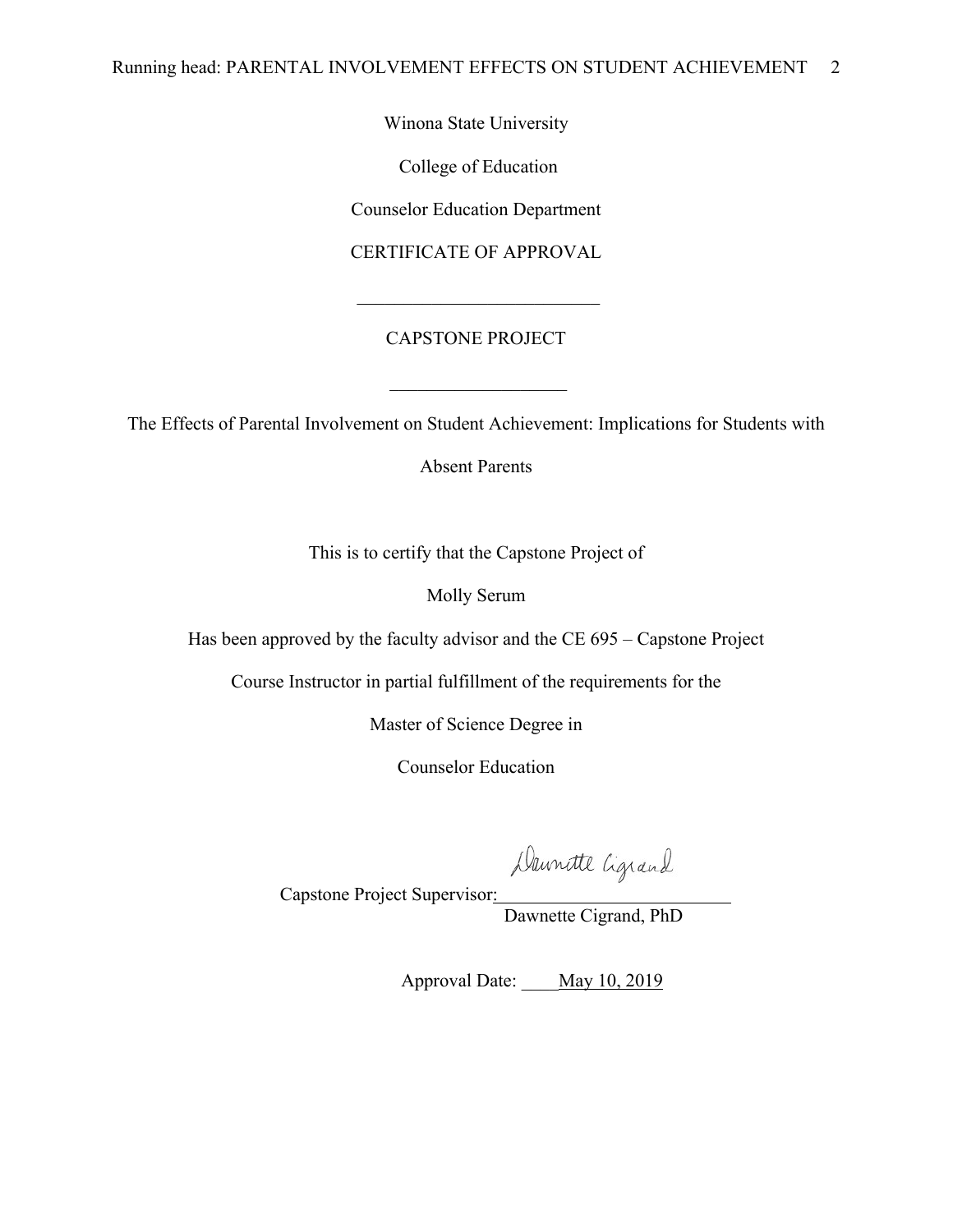#### Abstract

Over the past few decades, the typical family structure has changed greatly. Now more than ever, we have seen an increase in single parents, absent parents, blended families, and custodial grandparents (Parenting in America, 2015). One might wonder how these changes impact the success and development of a child, for better or for worse. This paper is a consolidation of the literature that has investigated parental involvement and student success. Further, the implications for students who experience parental absence on their academic, social-emotional, and overall well-being is also discussed.

*Keywords:* absent parent, custodial grandparent, student achievement, divorce, parental incarceration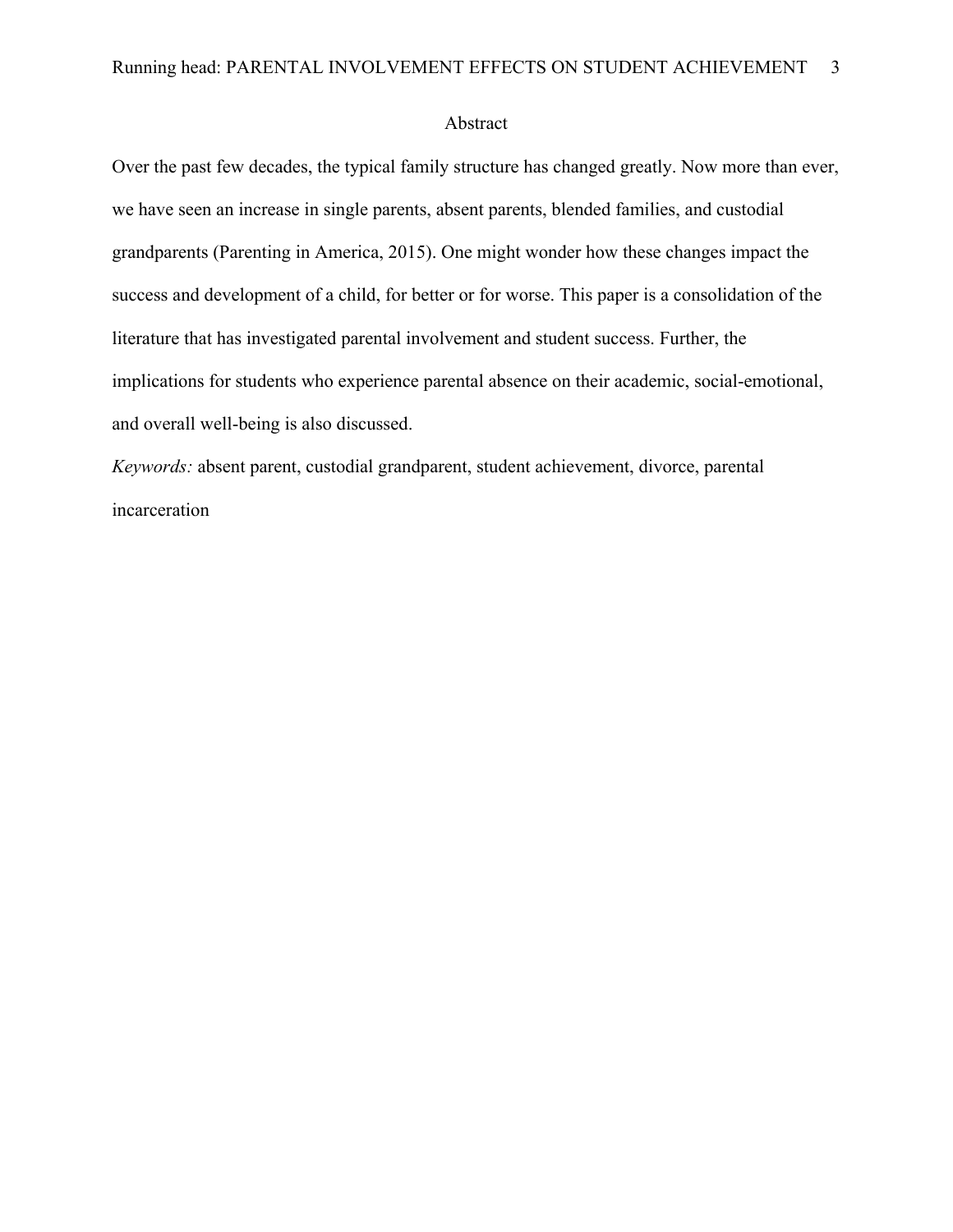## Table of Contents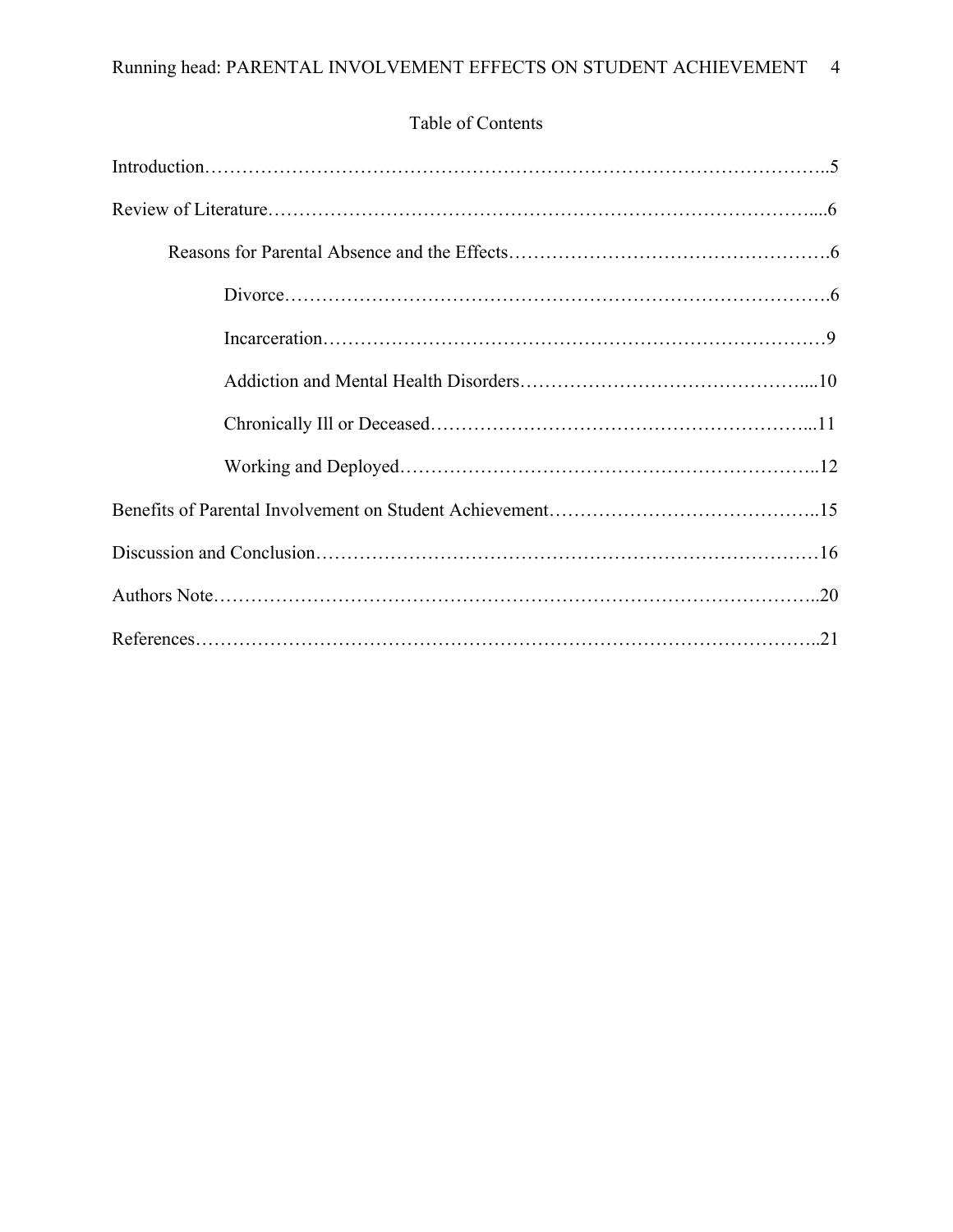## **The Effects of Parental Involvement on Student Achievement: Implications for Students with Absent Parents**

Although it is difficult to know exactly how many children are growing up with absent parents, Grall (2016), United States Census Bureau, reported that one fourth of all children living in families, or 22.1 million children, were living with only one parent as of 2014. Of the 22.1 million, approximately 13.4 million children were living with custodial mothers, with fathers being absent (Grall). This is a drastic shift from the 1960's, when 73% of all U.S. children under 18 years old were being raised in a "traditional" family, consisting of two married, heterosexual parents in their first marriage (Livingston, 2014). Today, this number has dropped to 46%.

In many cases, children are living with grandparents as primary care givers instead of a biological parent. As of 2013, 2.2% of children in the United States were living in a home consisting of one grandparent but no parent (Pilkausas & Dunifon, 2016). A 2013 Pew Research Survey estimated that this would equate to approximately 3 million children being cared for primarily by a grandparent (At Grandmother's House We Stay, 2013). If no parent, grandparent, or other legal guardian is available to take a child, they may be placed in foster care to live in foster families. As of 2016, over 435,000 children were living in foster care, an increase from roughly 397,000 children in 2012 (The AFCARS Report, 2017).

Through this review of the literature, this author aims to explore the various reasons that children are growing up in non-traditional homes with absent parents and reveal the potential related effects on student well-being and achievement. Potential benefits of parental involvement in a child's life and education will also be discussed. By understanding this dynamic, we may be able to find and fill possible gaps in opportunities between children raised in traditionally structured families and those who are not.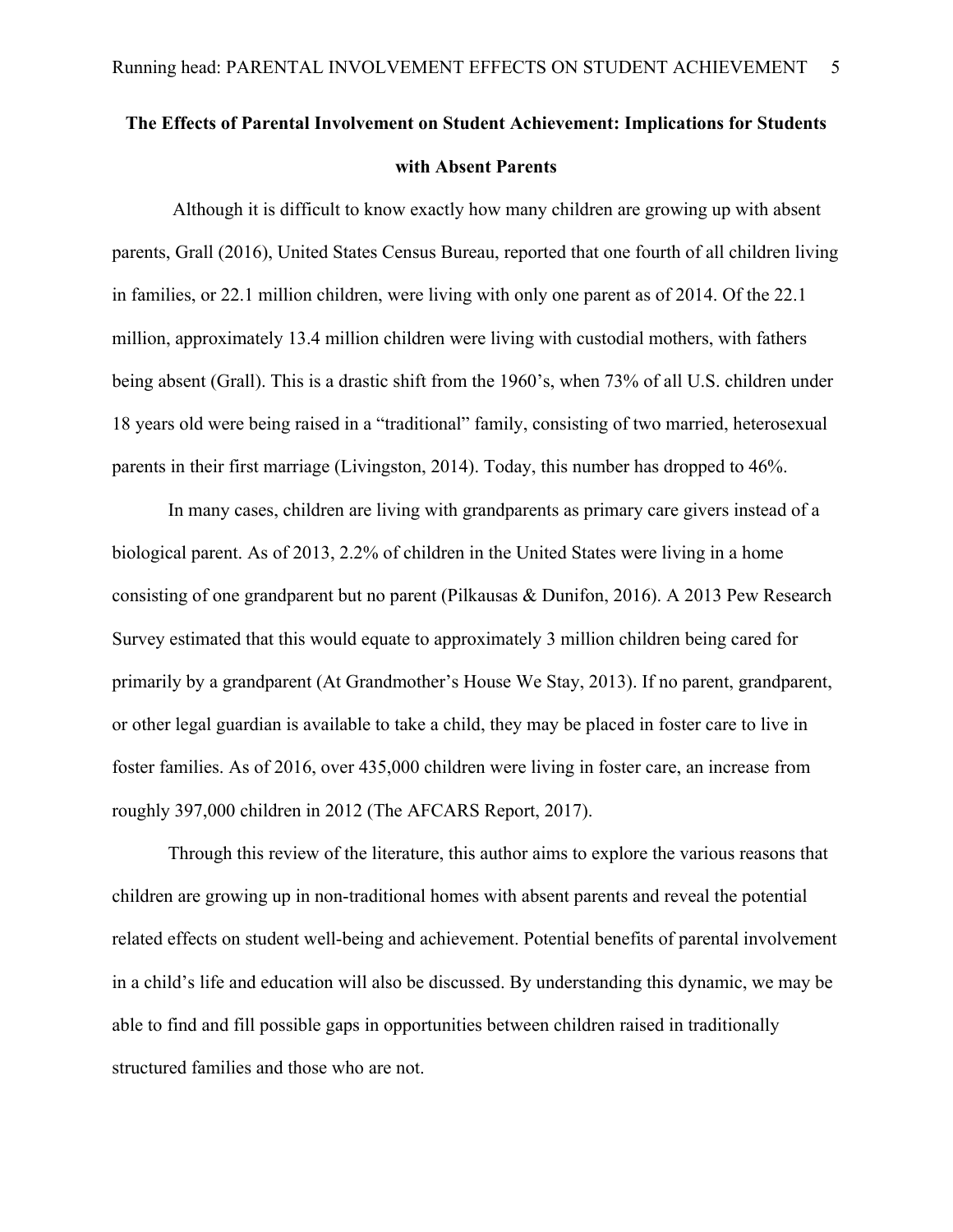#### **Review of the Literature**

As we know, the traditional family structure has been changing over the past few decades. Today, we have more single parents, absent parents, blended families, and custodial grandparents than ever before (Parenting in America, 2015). According to the legal definition, an absent parent is "a non-custodial parent who may be obligated to pay partial child support and who is physically absent from the child's home. The term also refers to a parent who has abandoned his or her child, and failed to maintain contact with the child (US Legal, 2019)." A "custodial parent" refers to the parent who has physical custody of their child most of the time (Wolf, 2019). In many recent cases, a phenomenon is occurring where children are beginning to live with custodial grandparents. In these cases, the child is under a grandparent's legal guardianship with no biological or adopted parents living in the household.

#### **Reasons for Parental Absence and the Effects**

**Divorce.** Divorce has become a common occurrence for many families over the past few decades and is a common reason why a parent may become absent from their child's life. Statistics show that over one million U.S. children are affected by divorce each year (Pedro-Carroll, 2005). Divorce is defined by the Meriam-Webster Learner's Dictionary (2017) as the ending of a marriage by legal process. Although this is a short phrase, it holds great weight by containing two keys words that demonstrate how complicated divorce can be, especially for children. These words are "ending" and "process," which prove that divorce is not simple and even though a marriage has now ended, it is not over in an instant.

*Effects in School.* After a divorce has finalized, children can experience adjustment periods as a direct cause of the divorce. Adjustments might include moving to a new home or seeing a parent date and remarry another partner. Many children handle divorce well, but for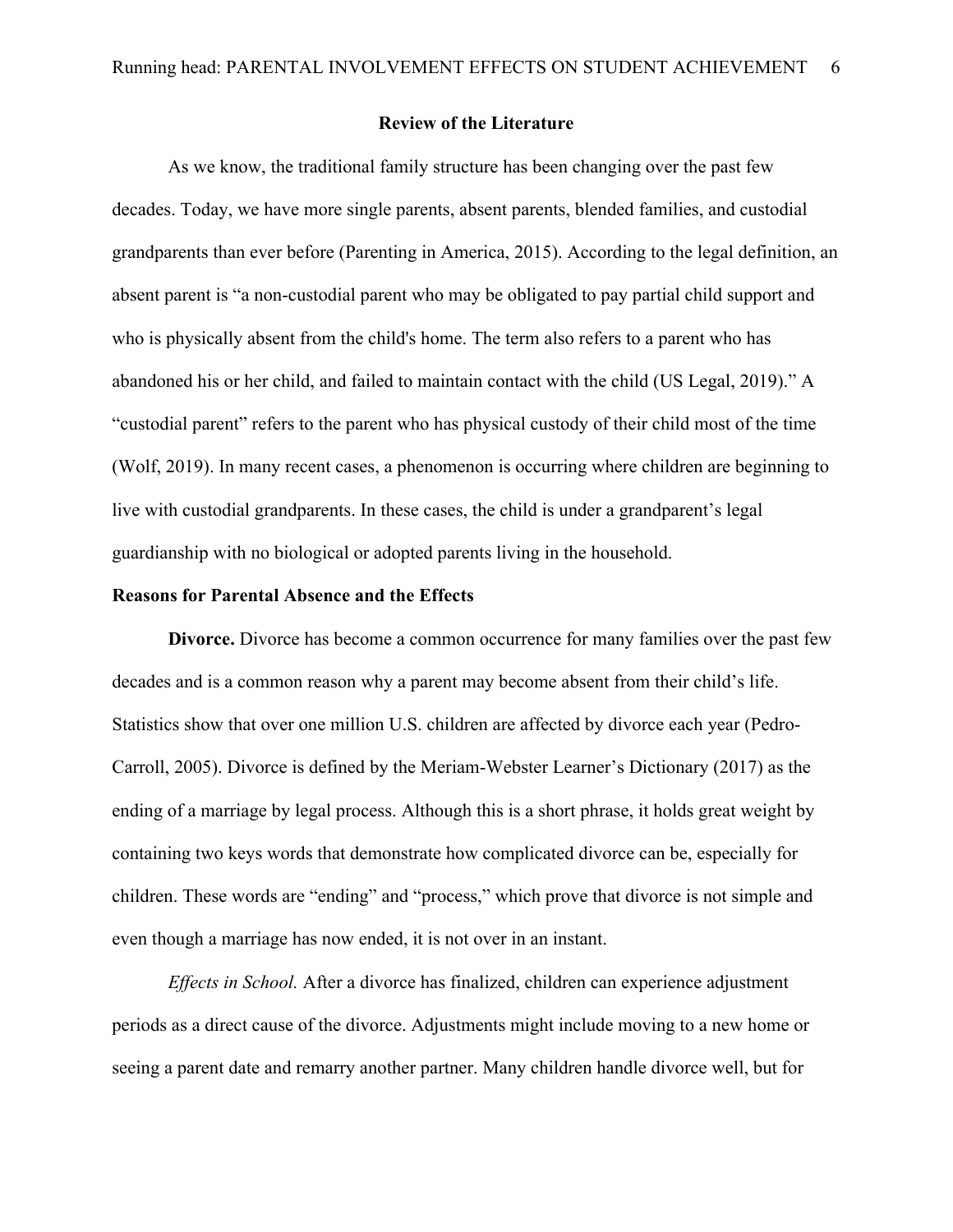some children, the process of divorce promotes big changes in their lives which can result in painful losses (Somody & Hobbs, 2006) and daily struggles. The rise in divorcing couples has resulted in an increase of families with children experiencing divorce in the school setting (Lamben, King & Goldman, 2002). School counselors must be aware of the potentially negative effects that divorce has been known to bring into a child's life. Such effects include increased risk for behavioral, social, physiological, and academic problems (Connolly & Green, 2009), which children can display in a number of ways.

*Academic.* Divorce can affect many areas of a child's life, including their academic success (Amato, Anthony & DiPerna, 2014). According to research conducted by Kaye (1989), children of divorce score significantly lower on achievement tests in the first one to two years following a divorce. This is important to consider when forming support groups for students experiencing divorce, recognizing that the initial stages of divorce often have the most detrimental effects on academic achievement. Studies have been conducted to aid in the understanding of why divorce effects children negatively along with how children of divorce can be supported to have academic success (Anderson, 2014, Kaye, 1989). Divorce may interfere with the academic success of children for many reasons, such as reduced income, less time spent with the child, parental distress or depression, and the lack of a father figure in the home.

In their 2014 study, Amato, Anthony and DiPerna discovered that children of divorce, on average, scored lower on standardized math tests. Their study contributed the findings to decreased motivation, not lack of ability. This might lead one to believe that emotional stressors caused by divorce are negatively impacting the student's academic achievement. Likewise, Sun and Li (2009) discuss studies that show children of divorce as being more likely to score lower on standardized testing and fail to graduate from high school as compared to children whose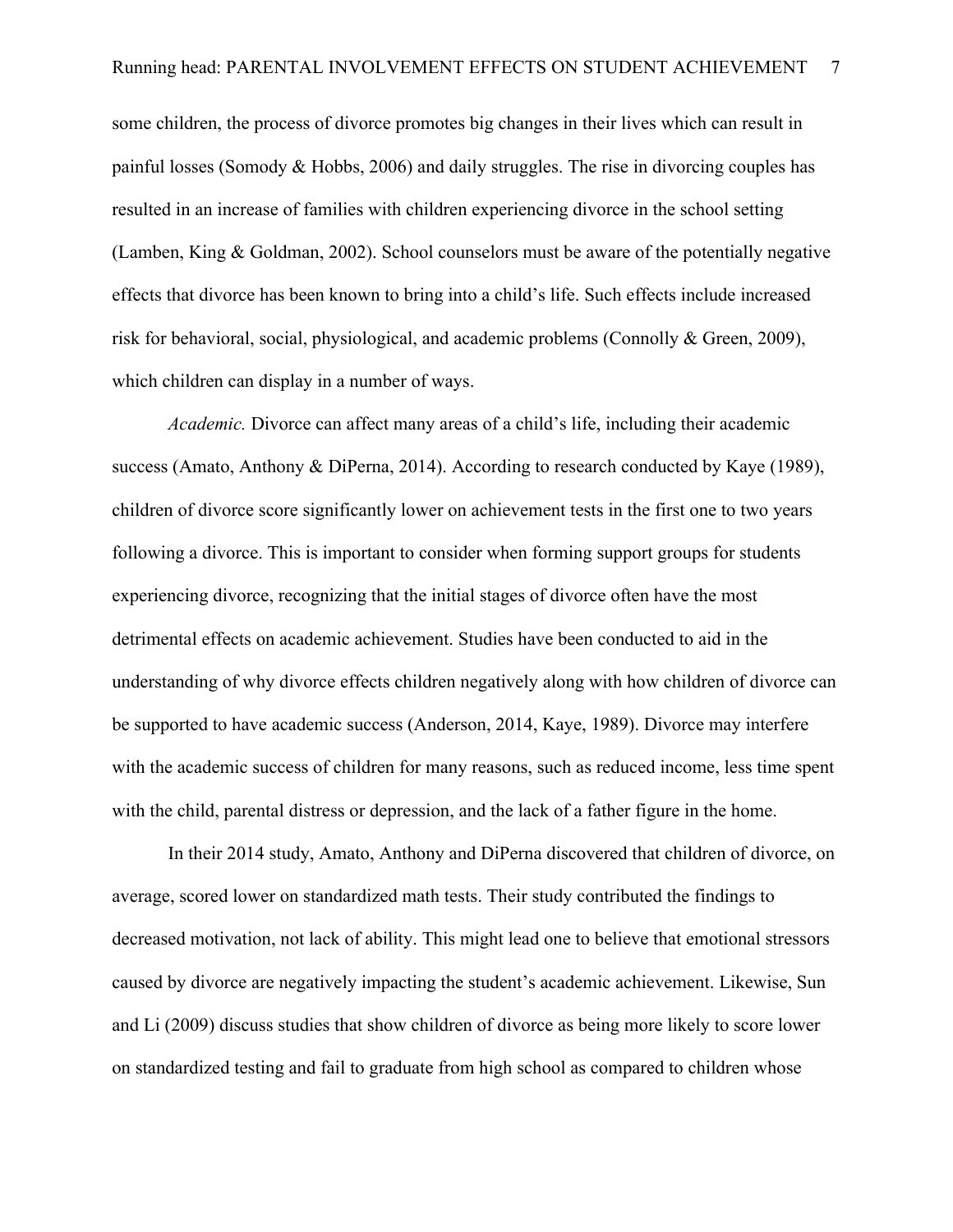parents were not divorced. Wood, Repetti and Roesch (2004) sought to explore how children adjust to divorce at home and in school in their research study. The research concluded that preadolescence could be a vital time to implement divorce intervention programs in an effort to reduce divorce related adjustment problems in later years.

Some researchers are working to determine what helps students of divorce. One qualitative study, conducted by Colpin, Vandemeulebroecke and Ghesquiere (2004), investigated how parental and school involvement can play a part in academic success among children of divorce. The study posed questions regarding how well parents believed they support their children academically, and how well the school supported their child academically. Results showed lack of parental involvement based on financial restraints due to divorce, as well as fear of judgment from other parents (p.280) as a key factor in parental involvement.

*Social-Emotional.* Similarly, students from divorced homes exhibit social-emotional effects at school. Kalter and Schreier (1993) identify that children bring divorce related problems into the school setting each day. Some problems include difficulty concentrating and completing assignments, managing anger toward peers and school authorities, disruptive behavior in the classroom, regressing, and sadness. Research shows that divorce strongly contributes to negative short-term effects on a child's academic performance, social judgement and emotional wellbeing (Kalter & Schreirer, 1993).

Supporting evidence of financial difficulties for divorced families can be found in research conducted by Kaye (1989), which showed 42% of children of divorce were enrolled in free and reduced lunch versus 24% of their non-parental-divorce peers. The research is significant because it proves underlying issues exist within families that could potentially hinder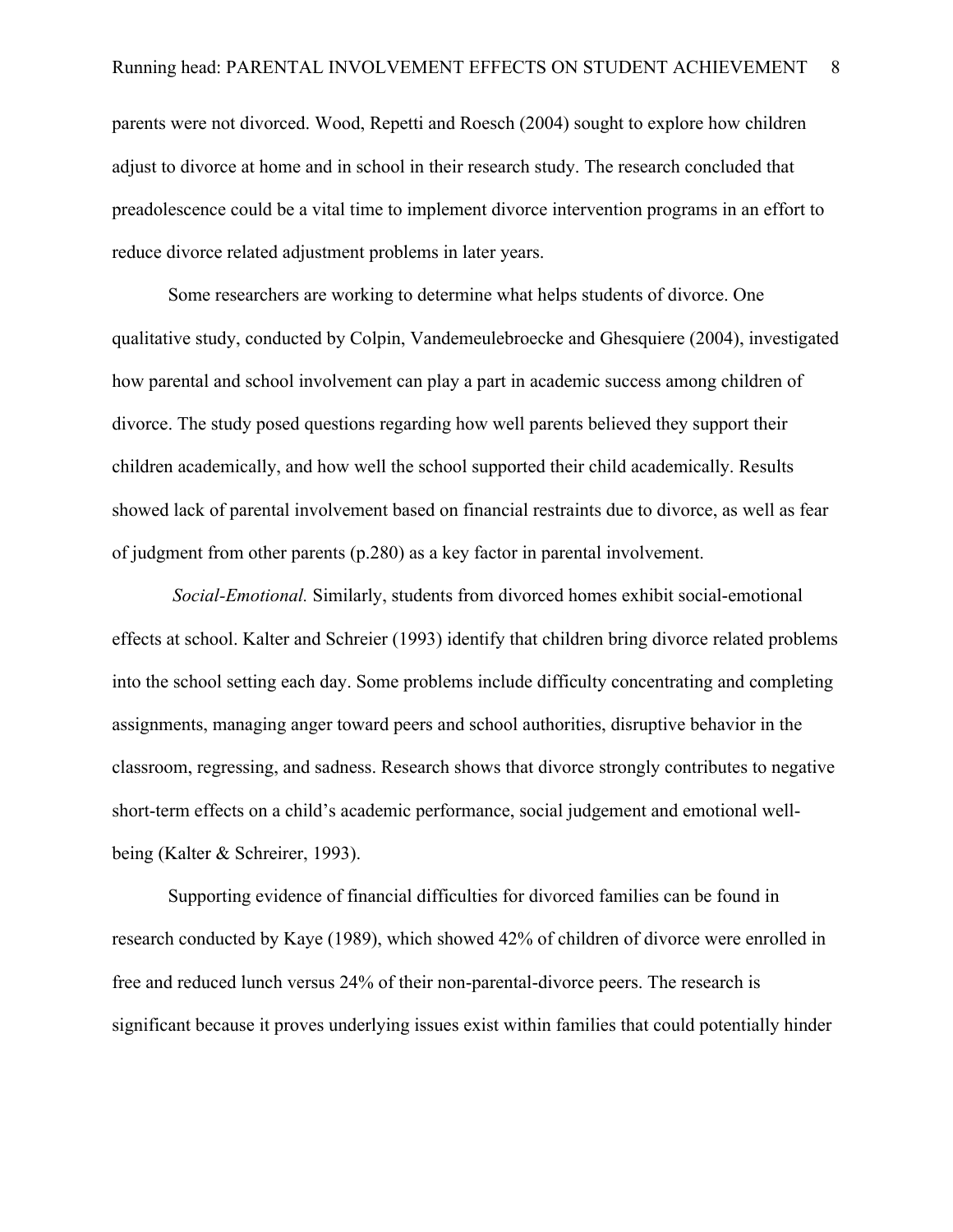the academic success of the children within that family. It also shows a possible need for free inschool counseling opportunities.

**Incarceration.** Incarceration can influence students' academic and social-emotional development. Issues discussed below include lowered academic expectations of adults, time adults can spend in single parent homes, and the stigma connected to families who have been incarcerated.

*Academic.* Due to incarceration, children with absent parents have apparent implications for academic achievement. Research has shown that connections can be made between children with incarcerated parents (CIP) and school drop-out, truancy, and lower overall school engagement (Brown & Barrio Minton, 2018). Additionally, teachers may hold lower expectations of CIP, also known as the Halo Effect (Thorndike, 1920), and assume them to be less academically, socially, and behaviorally competent than their peers (Dallaire, Ciccone & Wilson, 2010). In the school environment, students may feel fearful or ashamed to share that a parent is incarcerated, making it more difficult to help the child and find appropriate interventions for them (Brown, 2018).

*Social-Emotional.* One unique factor surrounding children with incarcerated parents (CIP) is the involvement of negative stigma and shame surrounding the parents arrest and crimes committed. Due to this shame and associative guilt, some children may begin to withdraw from others during a time when they need help and support the most (Adalist-Estrin, 2006). This withdrawal might include shying away from friends, teachers, or extra-curricular activities. Withdrawing from extra-curricular activities can be especially harmful for a child long-term. Many researchers have found that participation in an extra-curricular activity provides many positive opportunities such as a regular schedule, emphasis on skill development, meaningful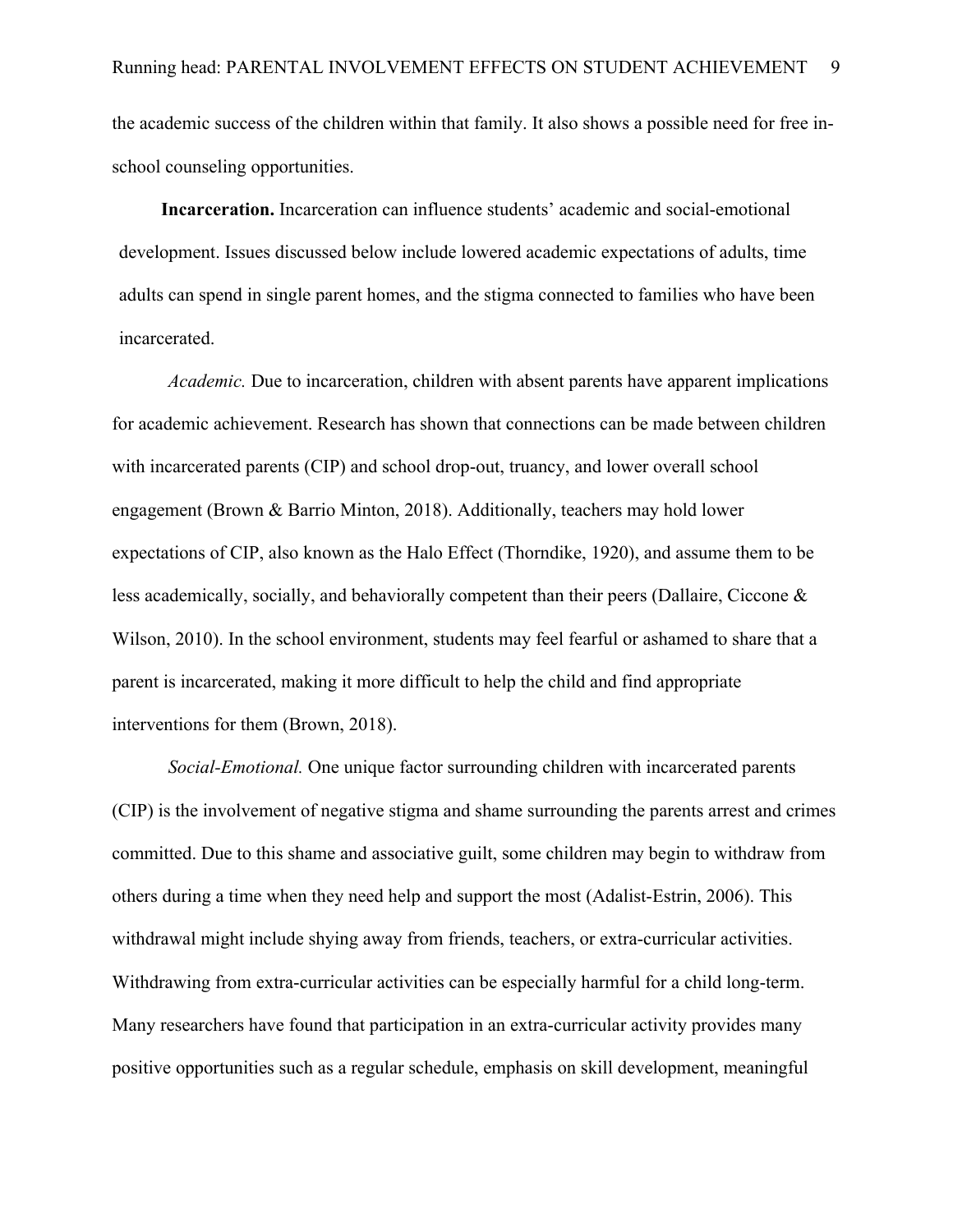participation, belonging and identity formation, and links to a supportive adult outside of the home or classroom (Fredricks & Eccles, 2005). The benefits of these activities can be helpful to all children, including those who have absent parents. Withdrawing from them may only put the student at more risk to engage in problematic behavior that could lead to poor outcomes.

Adalist-Estrin (2006) names many other predictable effects of parental incarceration that a student may experience. Some of these include prior separations from the parents, poor living conditions, multiple changes of residences or schools, poverty, and assuming adult caregiver roles to siblings. When a child must take on the responsibility of caring for siblings or unstable adults, they may be referred to as "young carers." (Charles, 2011, p. 27). Although positive growth such as maturity, independence and responsibility are possible for children in this position, it can also lead to negative implications. Young carers may experience more missed school days, stress and feelings of non-belonging as compared to their peer counterparts who are not young carers. All of the ramifications of being a young carer can lead to poor academic performance, isolation and depression (Charles, 2011).

**Addiction and Mental Health Disorders.** According to a report compiled by Lipari and Van Horn (2017), 1 in 8 children, or 8.7 million, ages 17 and younger lived with at least one parent who had a substance use disorder between the years of 2009 to 2014. The report continued saying that children with addicted parents are more likely to be of low socioeconomic status and show more signs of difficulties academically, socially, and behaviorally. In addition to this finding, research has shown that children with addicted or mentally ill parents are more likely to exhibit school failure, followed by poor functioning in work and intimate relationships later in life (van Santvoort, Hosman, van Doesum & Janssens, 2014). Furthermore, these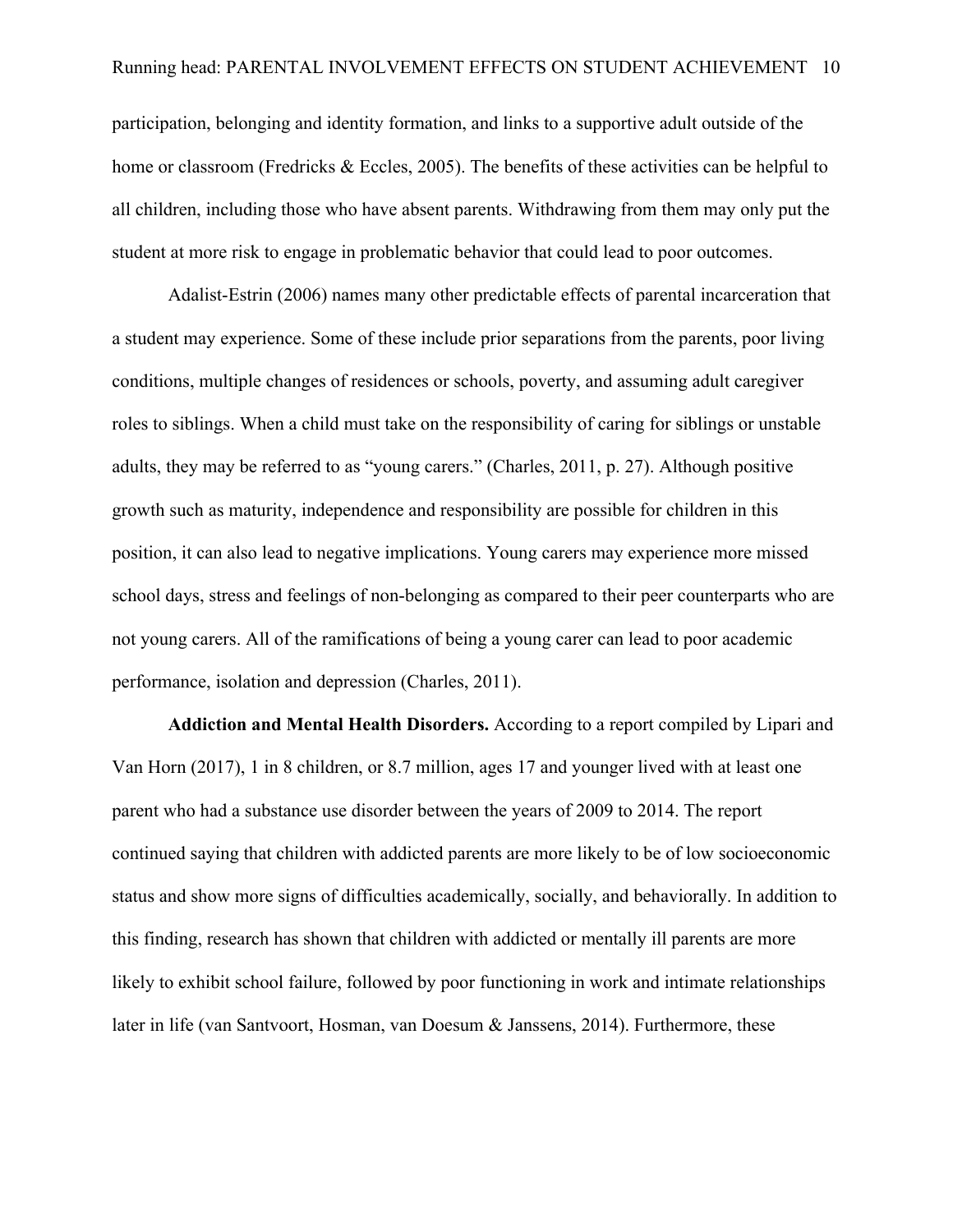children are 2 to 13 times more likely to develop their own mental health disorders later in life than those with mentally healthy and non-addicted parents (Lipari & Van Horn, 2017).

Parental absence may occur with mentally ill or addicted parents during drug or alcohol usage, or a psychotic episode. During these times, children are often left to support themselves or serve as a young carer for siblings and possibly the absent parent. As seen previously in the literature, this pressure to support one's family and self at a young age can cause increased school absence, stress and lack of belonging in the school setting (Charles, 2011). These experiences take away opportunities for academic, social, and emotional well-being from the child.

Research conducted by Throndsen (2012) sought to discover the challenges in everyday life that children with mentally ill or addicted parents faced. This research focused on 5 subtopics, being (a) lack of information and openness, (b) unpredictability and instability, (c) fear, (d) loneliness, and (e) loss and sorrow. It is important to recognize these emerging themes when working with students in schools, understanding the dynamic that they are living in compared to peers who are not submerged in this environment.

**Chronically Ill or Deceased.** According to Sieh, Visser-Meily, and Meijer (2012), approximately 10% of children grow up with a parent who has been diagnosed with a chronic medical condition and are at risk for adjustment difficulties. Children with chronically ill parents have been found to have more internalizing behaviors than their healthy parent peers (Sieh, Visser-Meily & Meijer, 2012). These internalizing behaviors can include anxiety, depression, and withdrawn behavior. Additionally, students in this circumstance commonly have more household chores, caregiving responsibilities, activity restrictions, and stress. Because of these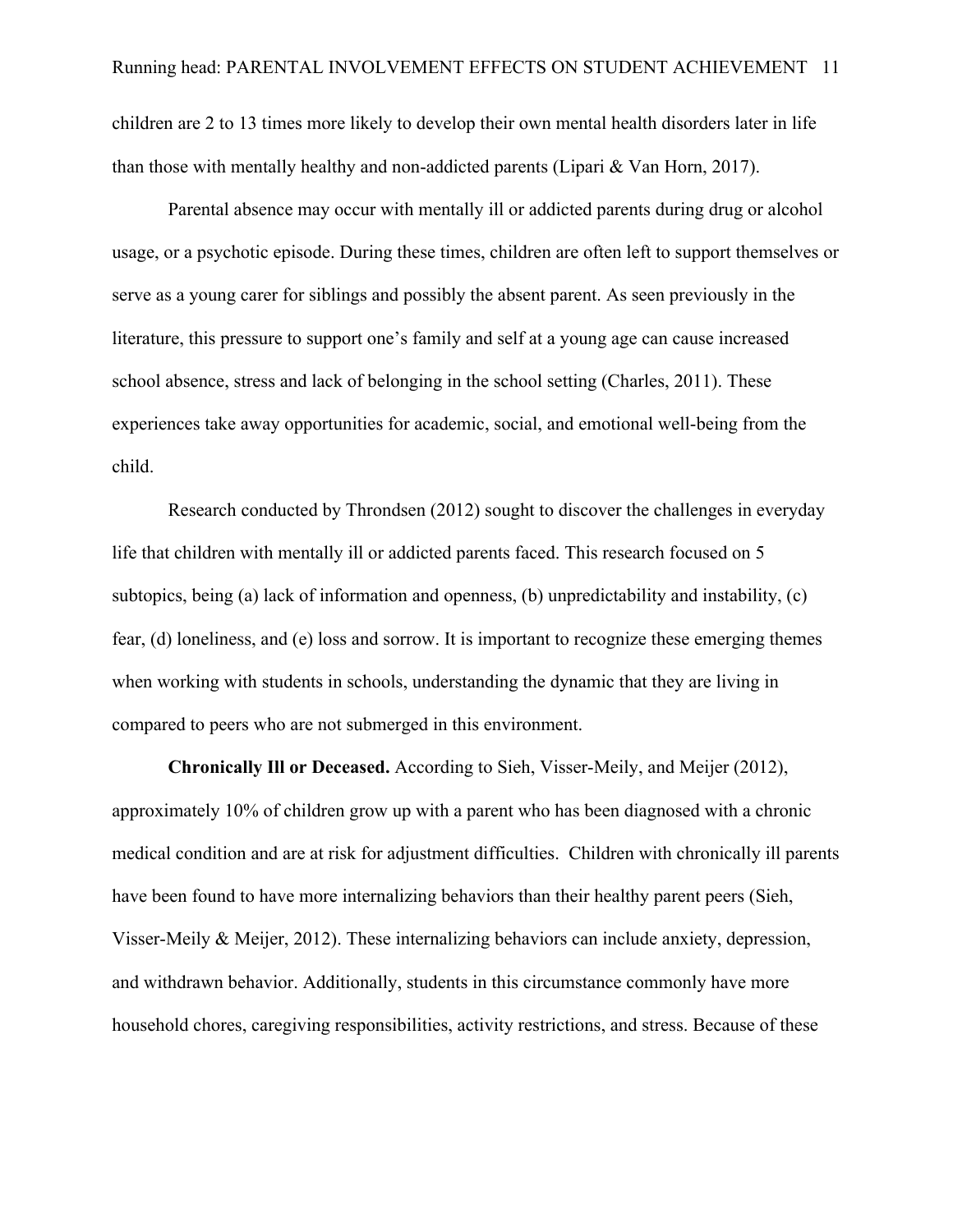internalizing behaviors, it is not uncommon to see students with chronically ill parents holding a lower grade point average in school than their peers. (Sieh, Visser-Meily & Meijer).

An event that many children with chronically ill parents will unfortunately have to endure is the loss of their parent. A 2008 article revealed that 1 in 20 children will experience the death of at least one parent before age 15, and 1.5 million children are living in a single-parent household because of the death of one parent (Owens, 2008). After the death occurs, a child will experience grief and can undergo this process in a variety of ways, being dictated by how the child understands death and how other family members are coping with the loss. Many emotions may take hold of the child, including shock, guilt, and anger to name a few. These emotions can be demonstrated at home, school, and with peers, as grief is not isolated but instead transcends across every environment the child is engaged in (Eppler, 2008). Apart from the emotional stress that a child will experience, there is also the potential for financial stress due to loss of income or medical bills.

Although the loss of a parent is often a tragic and traumatizing event, themes of resiliency emerge. Interviews with children who have lost a parent, conducted by Eppler (2008), revealed that they want to be viewed as normal to their peers and teachers. The children interviewed would like others to understand that they remember happy times both before and after the loss of their parent. Considering this information when working with students, it is important to acknowledge the range of emotions that the child may be feeling, but also to treat them "normally" and not only express sadness for their loss, but also positive memories of their parent.

**Working and Deployed.** According to Van Velsor and Orozco (2007), work is often a reason that prevents parents, especially low-income parents, from participating in their child's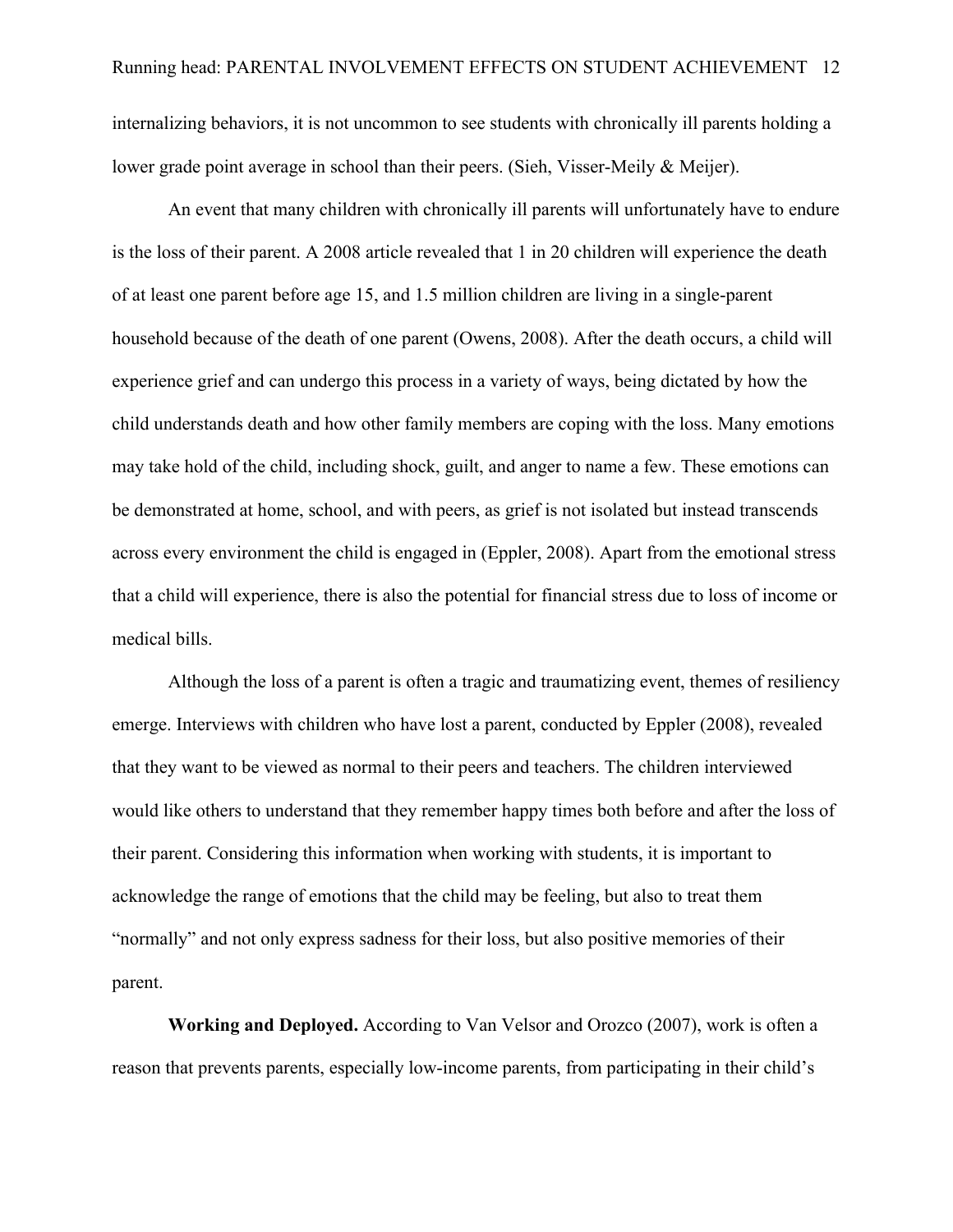schooling or daily lives. Some parents may have inflexible work schedules, work more than one job, work odd hours that do not align with their student's schedule, or are simply tired from working at the end of the day (Van Velsor & Orozco). Ultimately, working parents may be considered absent due to the lack of engagement in their child's life even if they are still living in the same household. This can occur despite the many associated benefits of parental involvement in the child's school environment. Research has found these benefits to include increased academic performance, attitudes and behaviors, school engagement, and graduation rates (Barnard, 2004).

Implications of single parent responsibilities are important to consider. If a parent is committed to a strict work schedule, they may not be able to control their ability to become more involved. Another possible implication of one or more working parent is the lack of opportunity for the child to engage in extra-curricular activities due to parents not having time to transport them to meetings or practices. As mentioned previously, extra-curricular involvement is important to a child's development. If a child is still able to participate in such activities but a parent fails to attend events or concerts, they may be at risk for lower self-esteem or bad feelings toward themselves or the absent parent. More research is needed to discover if this is indeed a consequence of absent parents and extra-curricular events.

*Military Deployment.* Military deployment is an example of a work obligation that would keep a parent from engaging in their child's education and would classify them as absent. As of 2011, the United States military consisted of approximately 2.2 million services members, with nearly 40% of whom having children (U.S. Military Demographics, 2011). This number equates to over 800,000 children under the age of 18 with parents in the service. When these children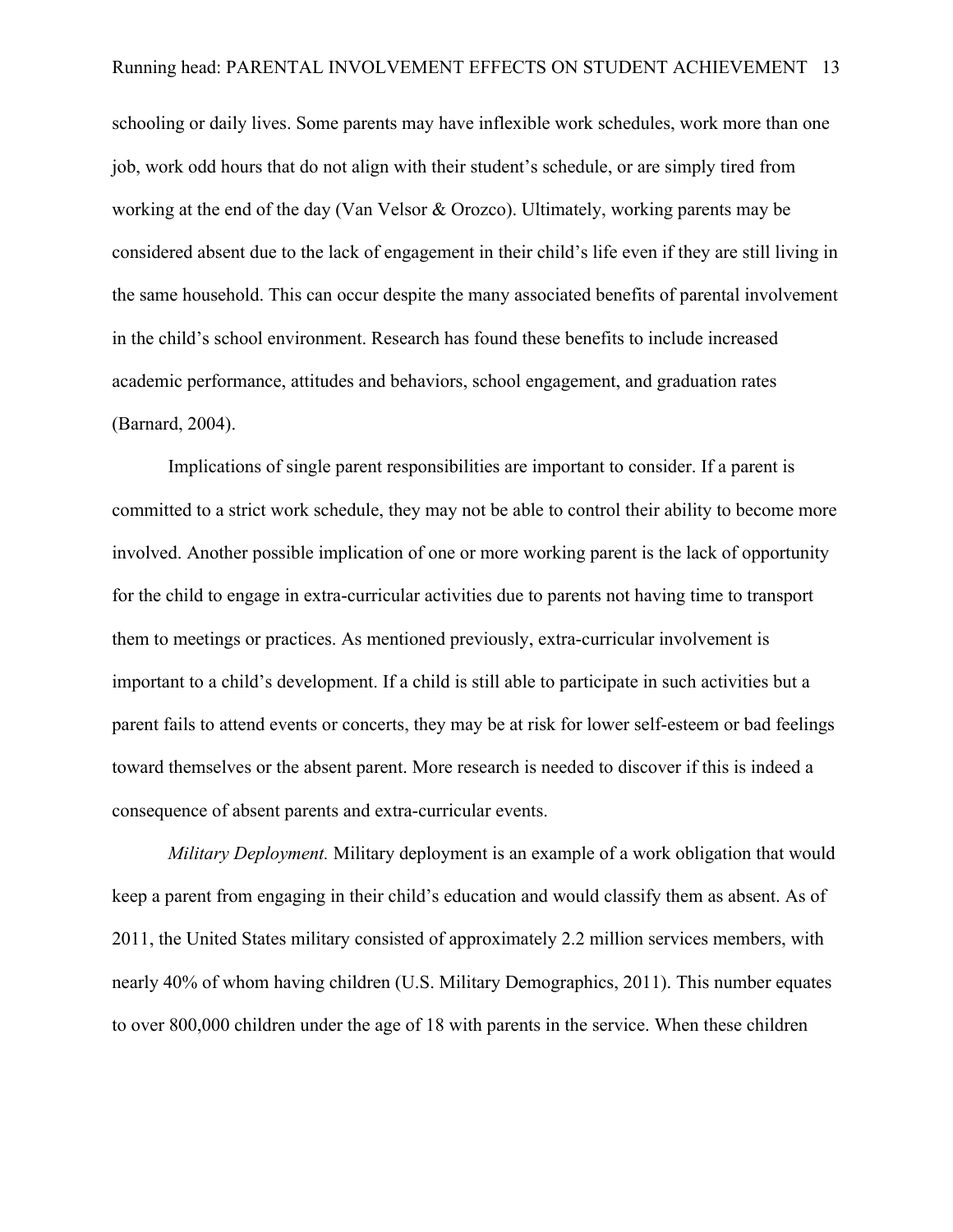have a parent who is called to be deployed, they will either transition into a single parent home or will live with another designated guardian.

This transition alone can cause stress on the child which can hold negative impacts on their social and emotional well-being, as well as their academics (Chandra et al., 2010). One behavioral change that is commonly noticed in children with deployed parents is acting out in the classroom setting and misbehaving more in general. These behaviors can be tied to anger and aggression regarding the absent parent, with stress, fear, and anxiety being other possible explanatory factors (Cole, 2016). When a parent arrives home from deployment, they may have new mental health issues that were not present before the mission, which has unfortunately been shown to negatively impact their children. According to Dansby and Marinelli (1999), students with veteran parents have been known to have lower grades, more absences, lower teacher observation ratings, and lower standardized test scores.

*Immigrant and Deported Parents.* According to the most recent estimates available, approximately 4.1 million U.S. citizen children under the age of 18 live with at least one undocumented parent (U.S. Citizen Children Impacted by Immigration Enforcement, 2018). Deportations have greatly increased in the US in the past three decades, with over 340,000 people being deported from the country in 2017 (U.S. Department of Homeland Security, 2017). The American Immigration Council (2018) reports that living with an undocumented parent adds significant threats to the child's physical, emotional, developmental, and economical well-being. They also report that children in this situation are commonly living with toxic stress from constant fear that the parent will be deported.

Children who are left behind after a parent is deported will often find themselves in unstable housing situations, economic hardships, and food insecurity (Statement on the Effects of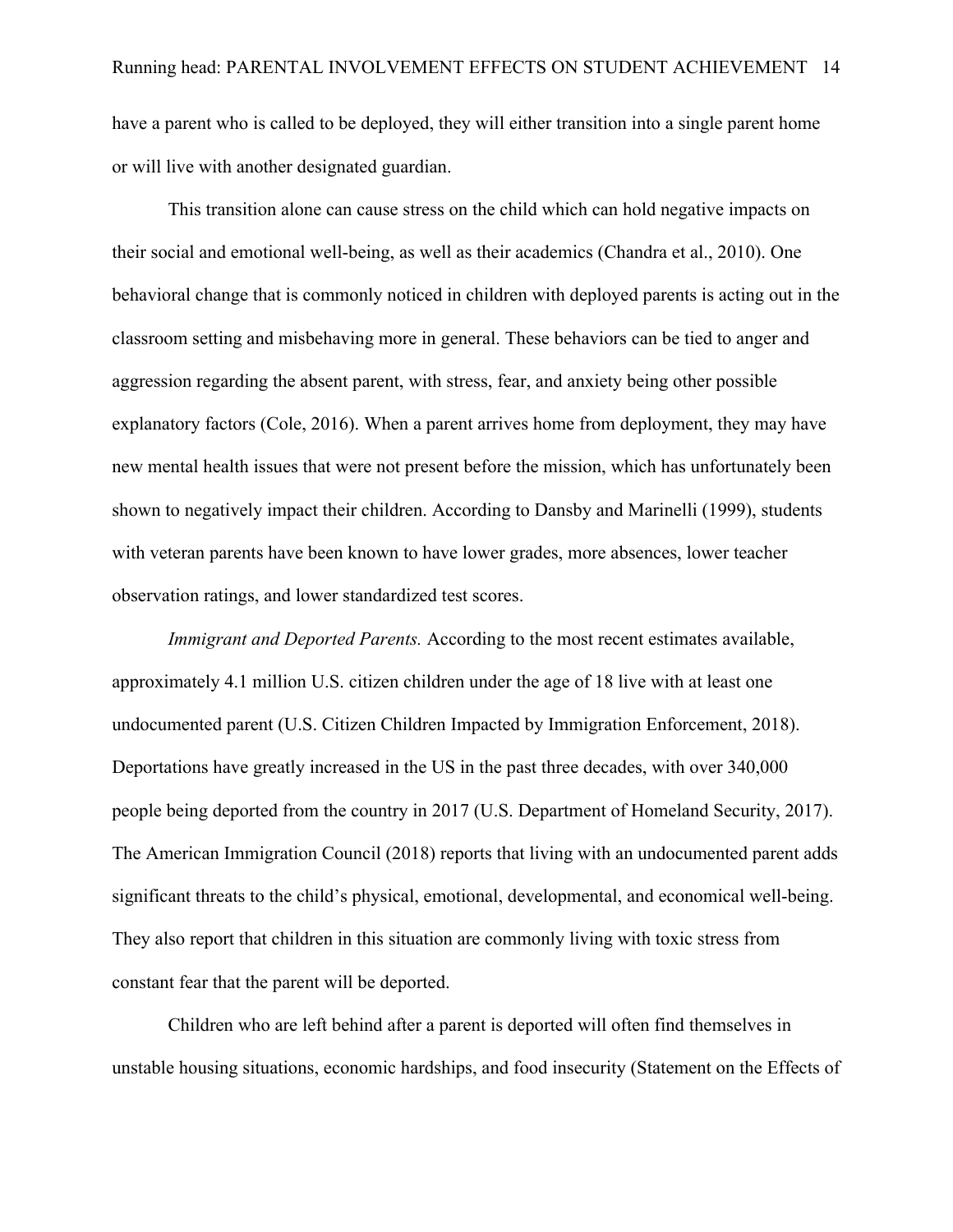Deportation and Forced Separation on Immigrants, their Families, and Communities, 2018). Additionally, these children may be expected to take on a role of young carer, assisting more with household chores and watching after siblings or other family members. The remaining parent may have to begin working more hours, causing them to also become absent in their child's life (Dreby, 2012). According to Dreby (2012), all of the aforementioned details cause potential challenges for children, including poor school performance, eating and sleeping changes, sadness, anxiety, anger, and withdrawal.

Even in cases when a parent is not deported, it can still prove difficult for an immigrant family to feel welcome to be involved in a child's academics or school environment. In some instances, parents will not become involved for cultural reasons, which is something that must be taken into consideration by school counselors (Gonzalez, Borders, Hines, Villalba & Henderson, 2013). In other cases, a language or communication barrier may be holding parents back from being actively involved in school events.

#### **Benefits of Parental Involvement on Student Achievement**

A wealth of research has been conducted on the effects of parental involvement on student's social, emotional, and academic well-being. Two main types of involvement include school-based involvement and home-based involvement. According to Wang and Sheikh-Khalil (2014), home-based involvement can include structured homework and leisure time, as well as monitoring the child's schoolwork progress. School-based involvement includes parent-teacher communication, attending school events, and volunteering for school activities. Both types of involvement can lead to positive outcomes for children, such as better student grades, more participation in advanced coursework, lower dropout rates, more motivation to complete school work, and the overall valuing education (Hoover-Dempsey et al., 2005).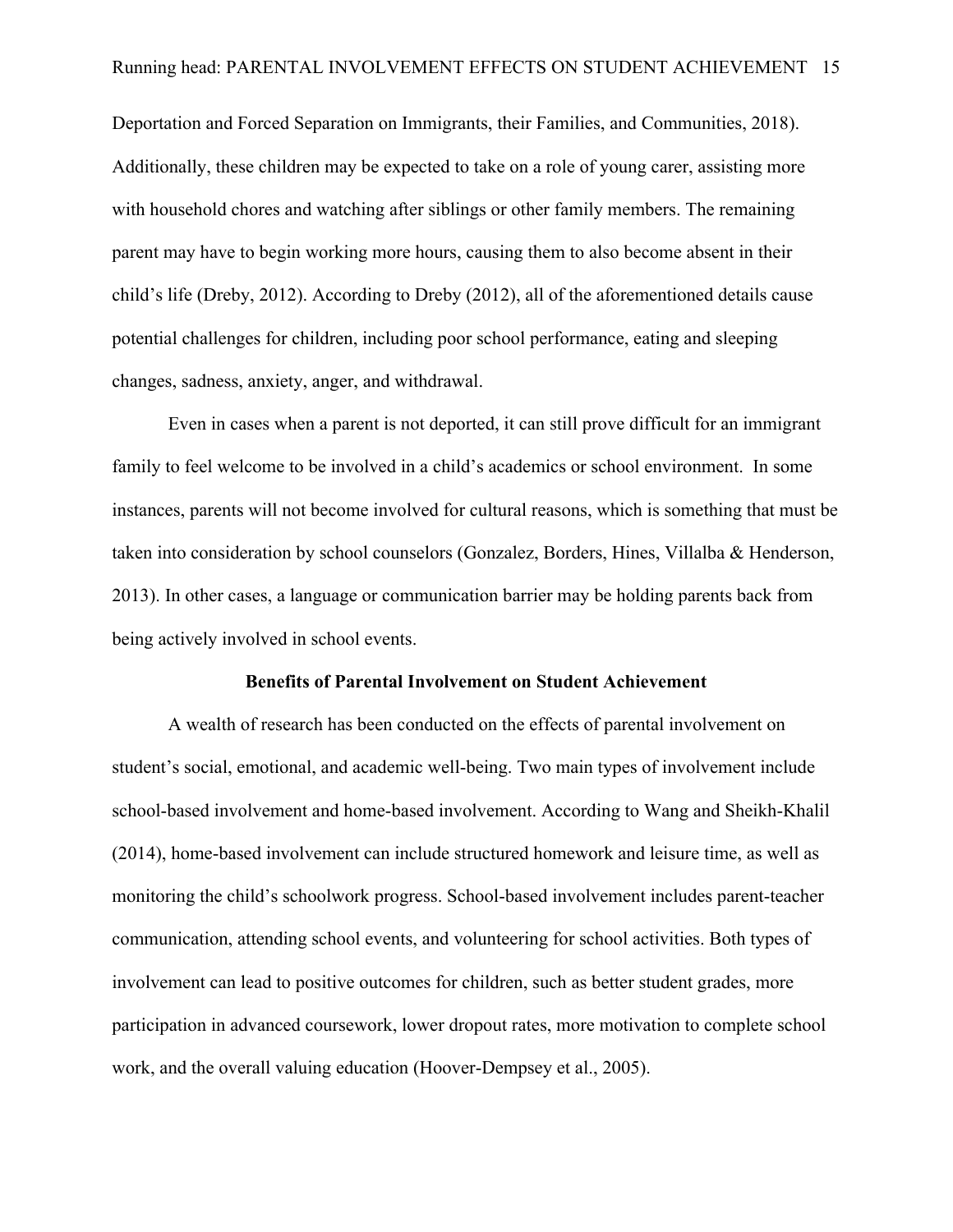Parental involvement has been shown to produce positive results for students when applied in specific aspects of a child's life. For example, Epstein and Van Hoorhis (2010) discuss the outcome when parents remain in good communication with the school and upcoming events, enforce positive behaviors at home, and work on reading, math and science with children at home. Students will show better school attendance, reduced disruptive behavior and higher achievement in the aforementioned subjects (Epstein & Van Hoorhis, p. 3-4). Perhaps most impressive, however, is research conducted by Gonzalez-DeHass, Willems and Holbein (2005), stating that parental involvement can be linked to increased intrinsic and extrinsic motivation in students. When a parent is involved with school matters in the home setting, such as homework help, a student will feel more motivated to make academic effort, may feel increased competence and incorporate education into their personal value system (Gonzalez-DeHass, Willems & Holbein).

In addition to parental involvement improving upon the academic side of child's life, benefits can also be detected in their personal life and cognitive development. Children with high parental involvement show raised self-esteem, more self-discipline and have higher aspirations for themselves (Olsen & Fuller, 2017). Olsen and Fuller point out that parental involvement also benefits the parents themselves, as well as teachers and schools as a whole (2017). Parents gain a better understanding of teacher jobs and school curriculum, teachers experience higher workplace moral, and schools increase in community support are just a few of the positive repercussions of parental involvement (Olsen & Fuller, p.1-2).

#### **Discussion and Conclusion**

As the literature has shown, children with absent parents are at risk for multiple social, emotional, and academic difficulties. Many themes have emerged from the literature as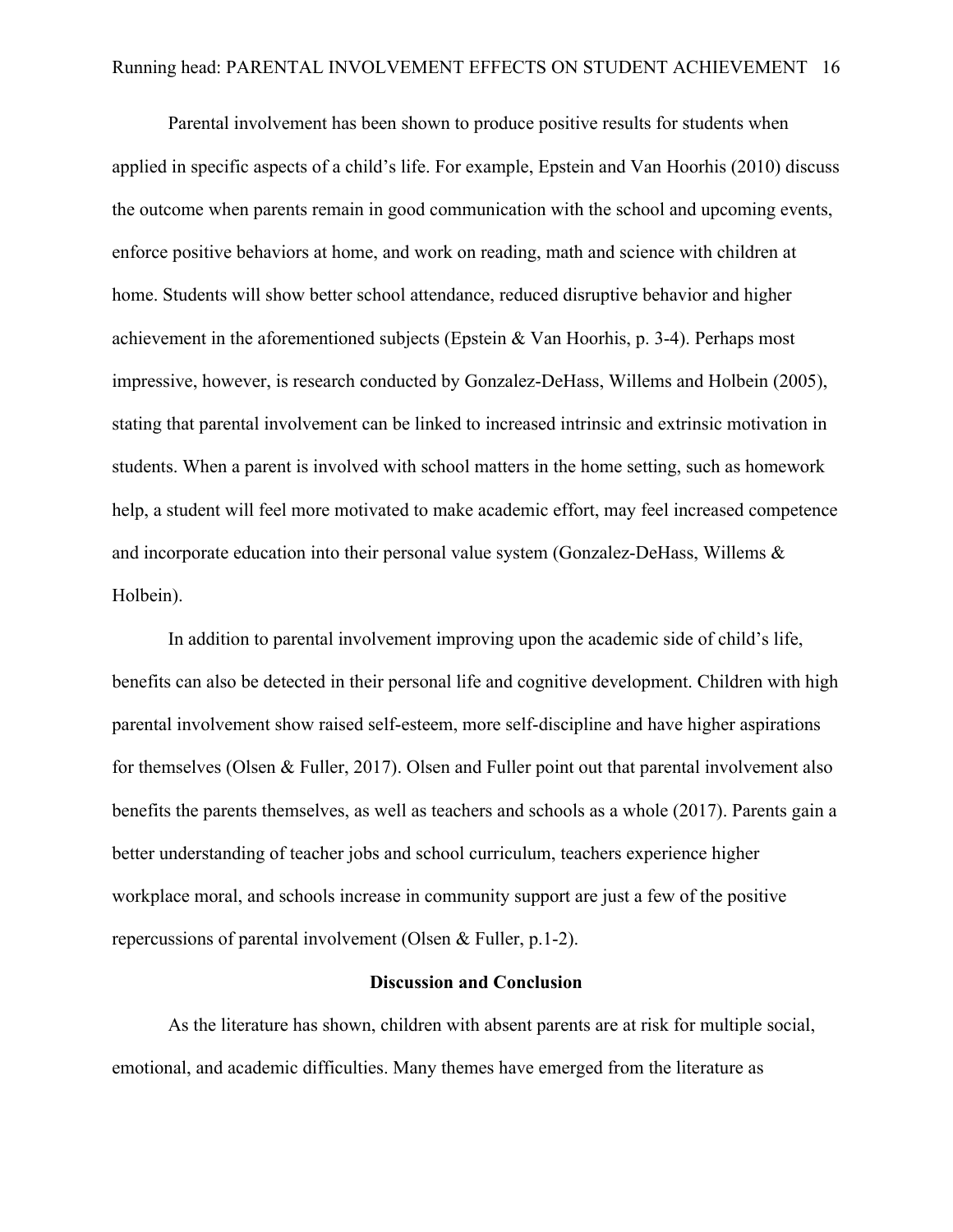implications for these children across types of parental absence, including, but not limited to: (a) lower standardized test scores, (b) higher high school dropout rates, (c) increased anger, sadness, and heightened stress and anxiety, (d) increased classroom misbehavior, (e) reduced extracurricular activity participation, (f) increased young carer responsibilities, (g) increase in withdrawal or isolation, truancy, and (i) risk of financial strain due to lower household income. It is important for school counselors to be aware of the added challenges these children are facing every day and to consider how they can mitigate these issues when working in small groups, classroom lessons, and individual counseling sessions.

*Communication.* Likewise, it is necessary for school counselors to understand the benefits of parental involvement in a child's life and academic success. With this understanding, counselors should work to include parents, single parents, foster parents, custodial grandparents and other legal guardians in the conversation regarding a child's school experience. Communication is key in providing opportunities for legal guardians to become more involved in the school setting, thus giving children more opportunities to be successful. Huss, Bryant and Mulet (2008) discuss how "information highways" can be used to reach parents and legal guardians, including school counselor websites, e-mail correspondence, newsletters, handbooks and flyers (p. 365-366).

Newsletters may be a great resource being that they can be shared via printed mail, printed issues and e-mail which provides more opportunities for parents to receive the publication. Walker, Shenke, and Hoover-Dempsy (2010) also offer ideas to include families or legal guardians in the school environment, including inviting parents into the school setting, welcoming parents to serve as educators, organizing student-family activities, sharing resources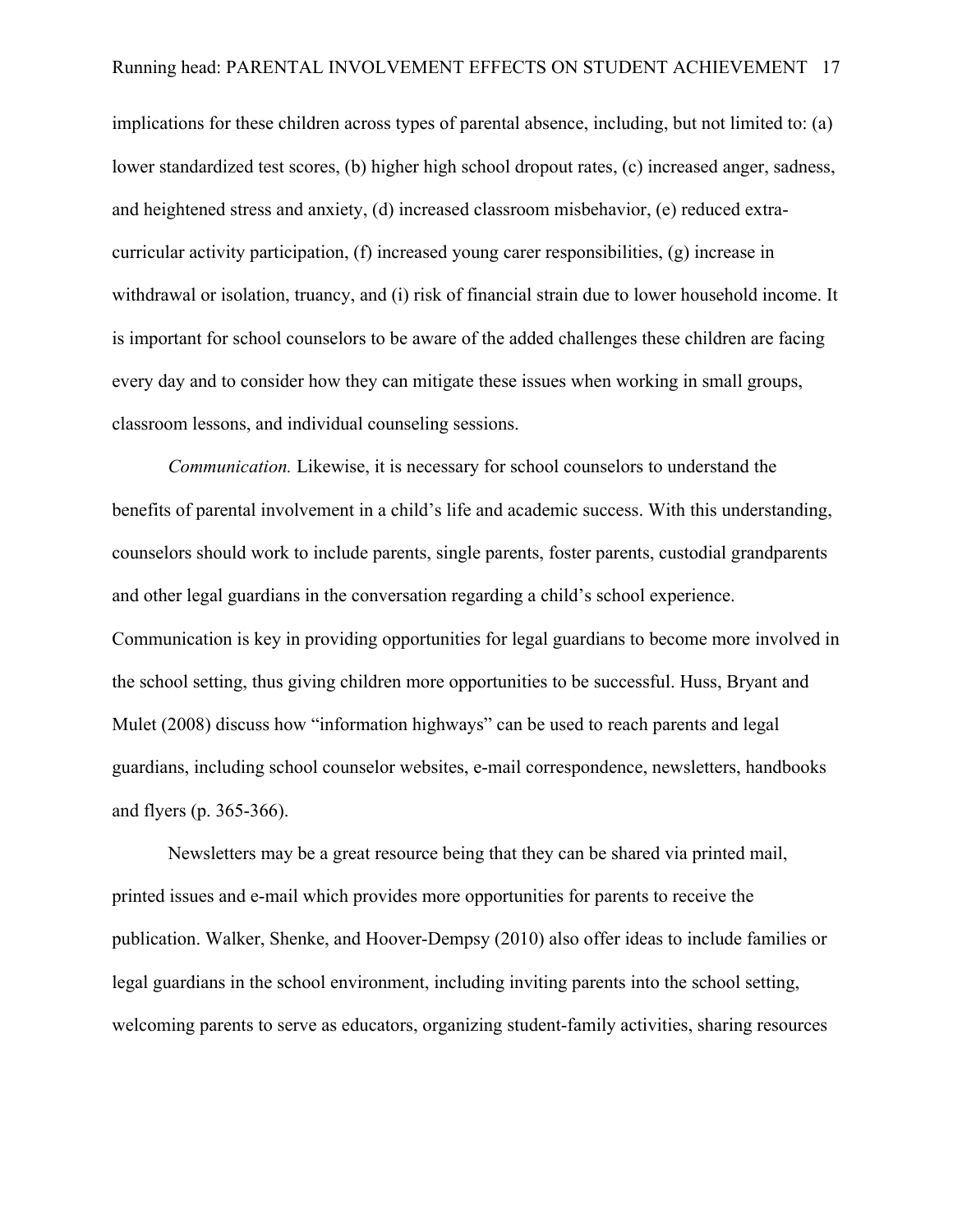with parents to increase their parenting skills, and addressing barriers to parent involvement (p. 34-35).

*Supports.* School counselors can serve students with absent parents by holding small group and individual counseling sessions (ASCA, 2012). Group counseling sessions can create peer support that is structured to address many of the potential negative outcomes of parental absence, including anger management, self-doubt, stress, shame, and anxiety to name a few. In a study conducted by Rose and Steen (2014), group counseling in a middle school proved to foster more resilience among group members and increase group grade point average by 16% on average. In another study, small group counseling was shown to take one group of at-risk 9<sup>th</sup> graders and significantly increase the study skills, aiding them in improving their academic standings (Kayler & Sherman, 2009).

Although these studies were not specifically designed for students with absent parents, arguments can be made that they reflect the possible effectiveness of group intervention with this population. While groups are one positive example of peer supports, school counselors can also encourage students to join extracurricular activities, clubs, after school programs, mentor programs such as Big Brothers Big Sisters, or to engage in positive friendship circles or peer support programs (ASCA, 2015). As noted in the literature, positive peer supports and belonging can make a great difference in the lives of all students, not only those with absent parents.

*Resources.* Outside referrals may be as made as appropriate to assist students when mental health issues arise that are beyond the school counselor's scope of practice or timelimited schedule. School counselors should be equipped with knowledge regarding community resources, such as housing and food shelf information, to assist students as needs arise. In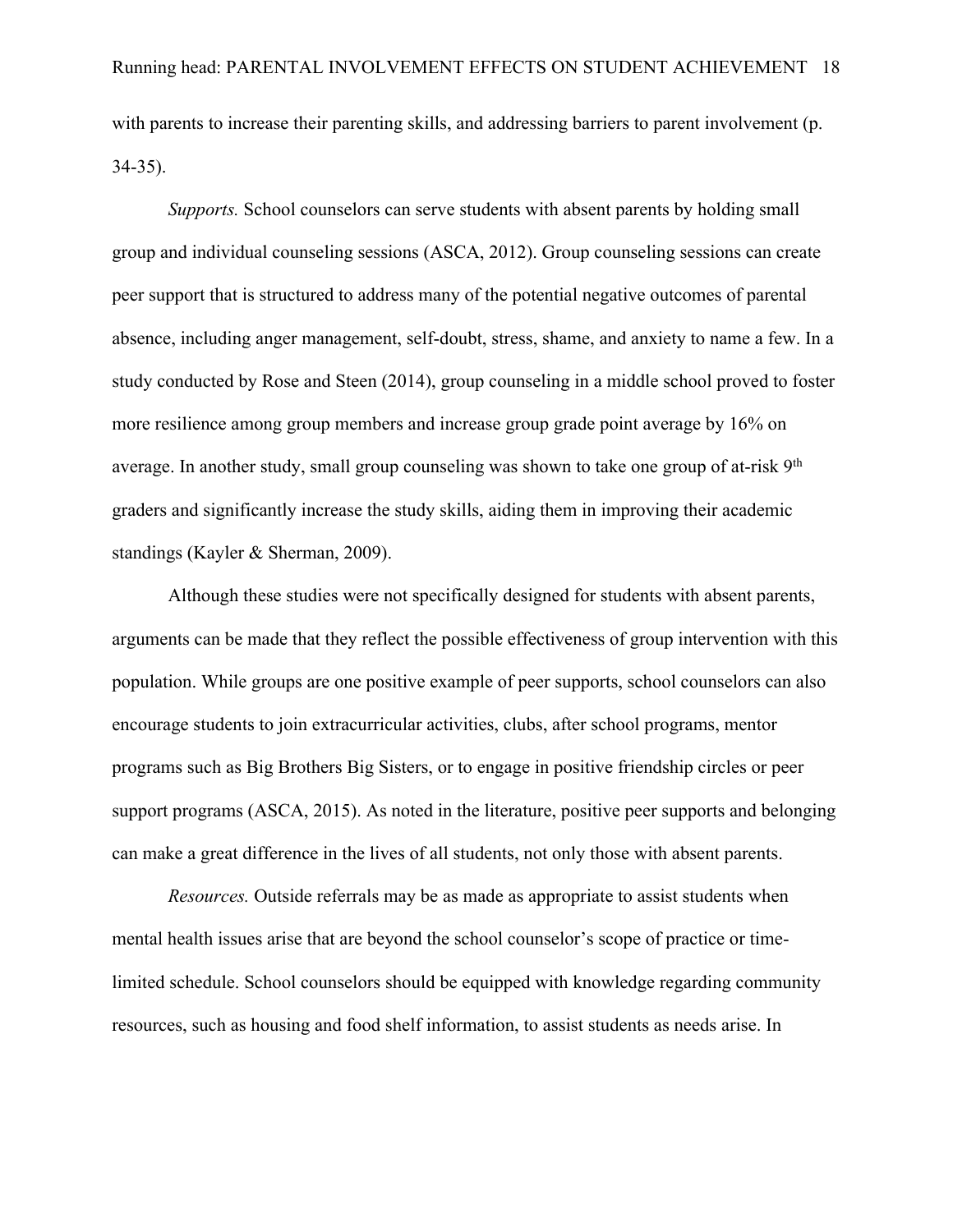addition, cultivating a positive and welcoming school climate should also be considered an essential role of the school counselor.

Finally, the ASCA National Model (American School Counseling Association, 2012) advocates working with students from a strength-based approach. With this in mind, it is important for school counselors to not merely focus on the potential negative aspects of a child's life who may be experiencing an absent parent. Instead, draw on the student's strengths, courage, and positive behaviors to help the student recognize their potential. By pulling on the positives, we can offer supports that will hopefully assist children through their high school careers, giving them a chance to rise above their circumstances and be successful; a right that all children should have. As school counselors, it is our responsibility to give each student every opportunity to experience this success, regardless of family structure or parental involvement.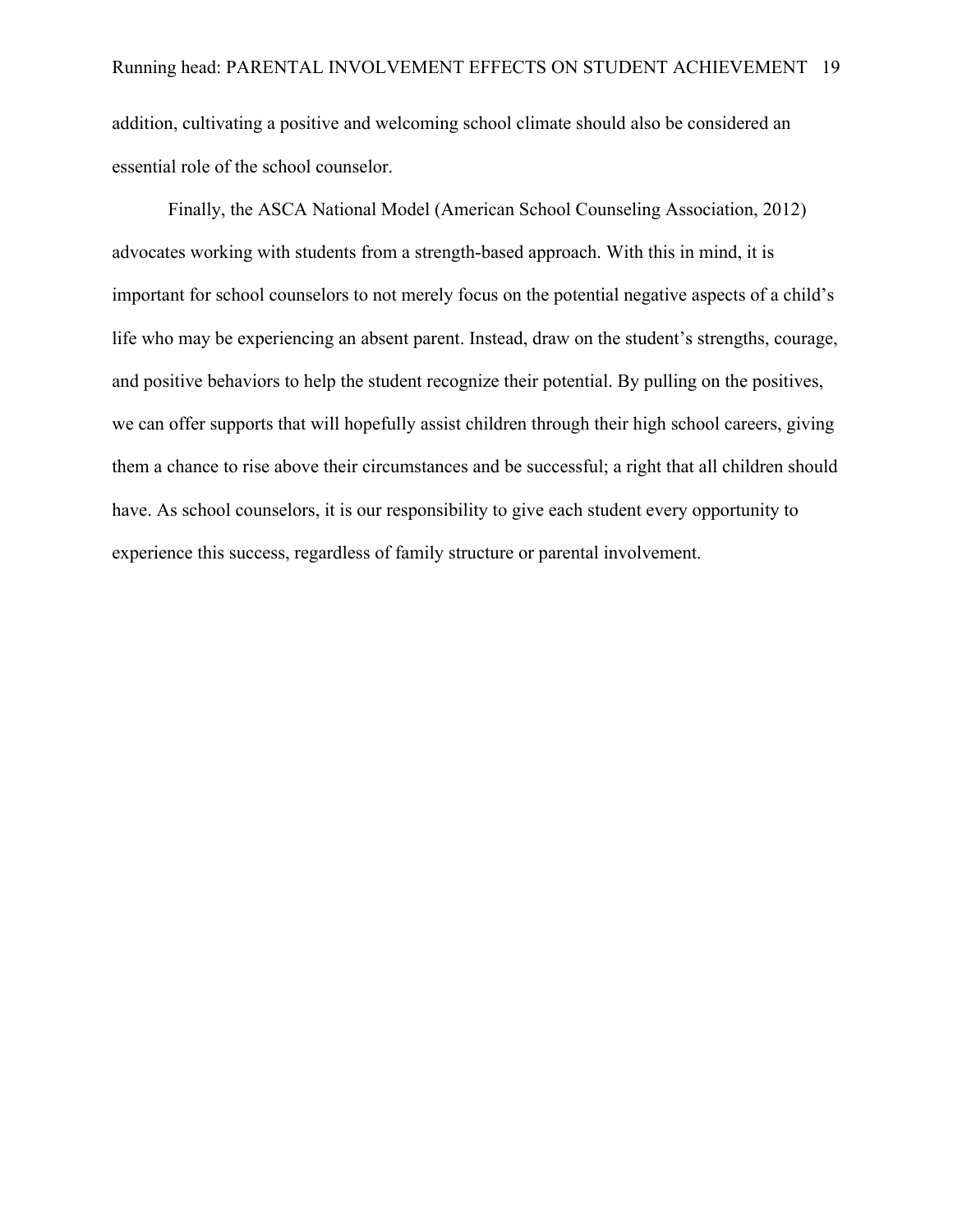#### **Authors Note**

Throughout the course of this semester, I have been honored to work with a variety of students experiencing absent parents for many of the reasons described in this capstone. As a school counselor, I saw first hand the common themes that tied these children together and put time and effort into researching how to better equip myself in working with this demographic, now and in the future. While working with children who are living these stories, I was blown away and truly inspired by their strength and resilience. Although this paper touches on much of the negative aspects that come from having an absent parent, it should not go unnoticed that there are positive points as well. I myself was a child with an absent parent, therefore I know firsthand the struggles but also the triumphs one can experience.

My students showed up to school when the night before was hard, got siblings ready for school when no parent came to help in the morning, and managed to study for tests when parents were fighting over weekends just down the hall, among so many other things. It is my hope that school counselors, teachers and mentors will recognize how strong and brave these children are, always working to help them realize their full potential. I have been amazed and inspired by the grit of so many of these students and hope that my research was able to do them justice.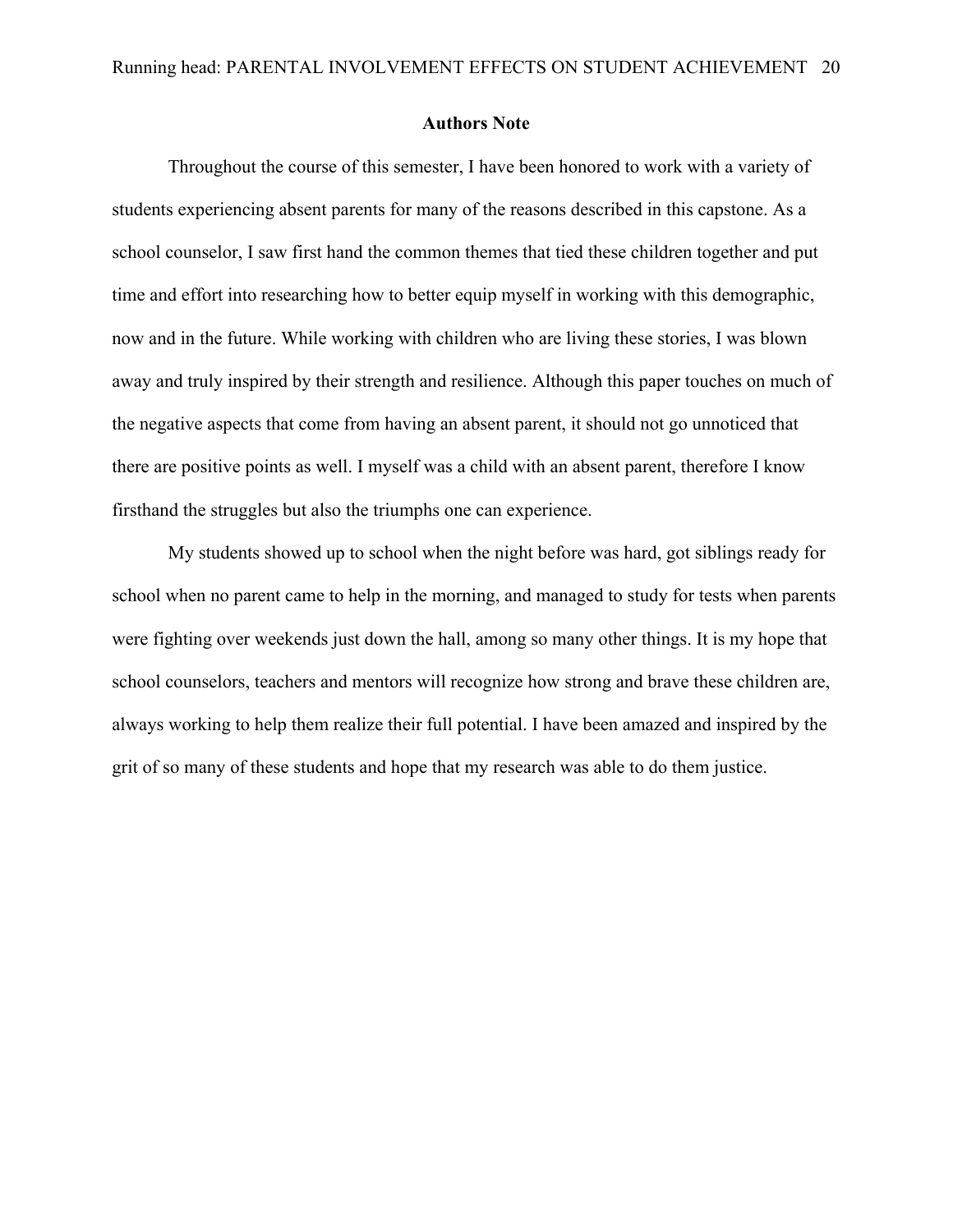#### References

- Adalist-Estrin, A. (2006). Providing support to adolescent children with incarcerated parents. *The Prevention Researcher*, *13*(2), 7-10.
- American Immigration Council. (2018). U.S. citizen children impacted by immigration enforcement. [Ebook] (pp. 1-7). Washington DC. Retrieved from https://americanimmigrationcouncil.org/sites/default/files/research/us citizen children i mpacted by immigration enforcement.pdf
- American School Counselor Association (2012). The ASCA national model: A framework for school counseling programs (3rd ed.). Alexandria, VA: Author.
- American School Counselor Association (2015). The school counselor and peer support programs. Retrieved from:

https://www.schoolcounselor.org/asca/media/asca/PositionStatements/PS\_PeerHelping.p df

- Anderson, J. (2014). The impact of family structure on the health of children: Effects of divorce. *The Linacre Quarterly*, *81*(4), 378-387. doi: 10.1179/0024363914z.00000000087
- Anthony, C., DiPerna, J., & Amato, P. (2014). Divorce, approaches to learning, and children's academic achievement: A longitudinal analysis of mediated and moderated effects. *Journal of School Psychology, 52*(3), 249-261. http://dx.doi.org/10.1016/j.jsp.2014.03.003
- At grandmother's house we stay. (2013). Retrieved from

http://www.pewsocialtrends.org/2013/09/04/at-grandmothers-house-we-stay/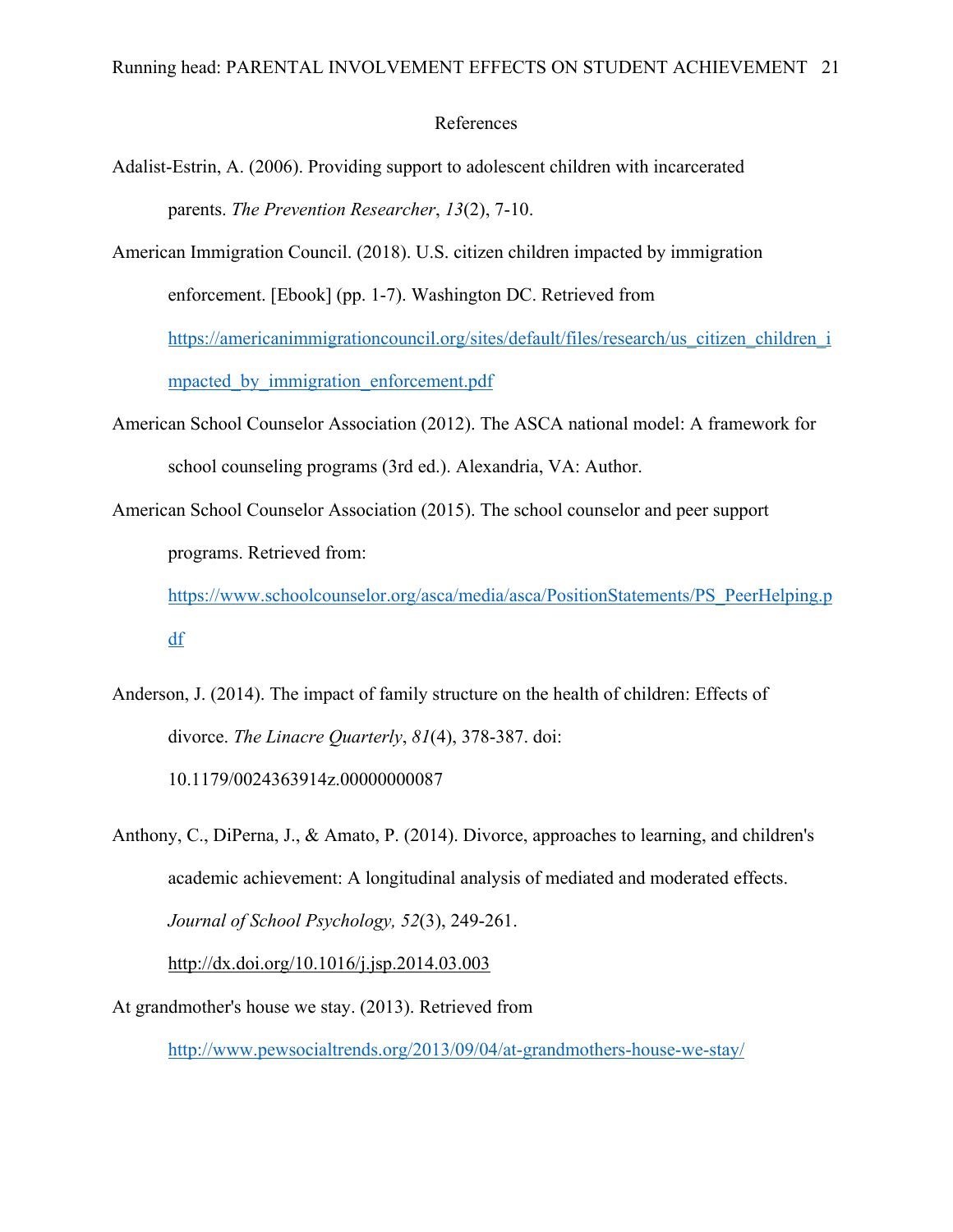- Barnard, W. M. (2004). Parent involvement in elementary school and educational attainment. *Children and Youth Services Review, 26*, 39-62.
- Brown, E. (2018). Imprisoned parents, challenged children. Retrieved from https://www.schoolcounselor.org/magazine/blogs/january-february-2018/imprisonedparents,%C2%A0challenged-children
- Brown, E., & Barrio Minton, C. (2018). Serving children of incarcerated parents. *Professional School Counseling*, *21*(1). doi: 10.1177/2156759x18778811
- Chandra, A, Marten, L. T., Hawkins, S. A., & Richardson, A. (2010). The impact of parental deployment on child social and emotional functioning: Perspectives of school staff. *Journal of Adolescent Health, 46*(3), 218-223. doi: 10.1016/j.jadohealth.2009.10.009
- Charles, G. (2011). Bringing young carers out of the shadows. *Reclaiming Children and Youth, 20*(3), 26-30. Retrieved from https://eric.ed.gov/?id=EJ955962
- Cole, R. (2016). Supporting students in military families during times of transition: A call for awareness and action. *Professional School Counseling*, *20*(1), 1096-2409-20.1. doi: 10.5330/1096-2409-20.1.36
- Coplin, H., Vandemeulebroecke, L. & Ghesquiere, P. (2004). Supporting the educational career of children from divorced families: Parents' experiences and the role of the school. *British Journal of Sociology of Education, 25*(3), 275-289.
- Dallaire, D., Ciccone, A., & Wilson, L. (2010). Teachers' experiences with and expectations of children with incarcerated parents. *Journal of Applied Developmental Psychology*, *31*(4), 281-290. doi: 10.1016/j.appdev.2010.04.001
- Dansby, V. S., & Marinelli, R. P. (1999). Adolescent children of Vietnam combat veteran fathers: A population at risk. *Journal of Adolescents, 22,* 329-340.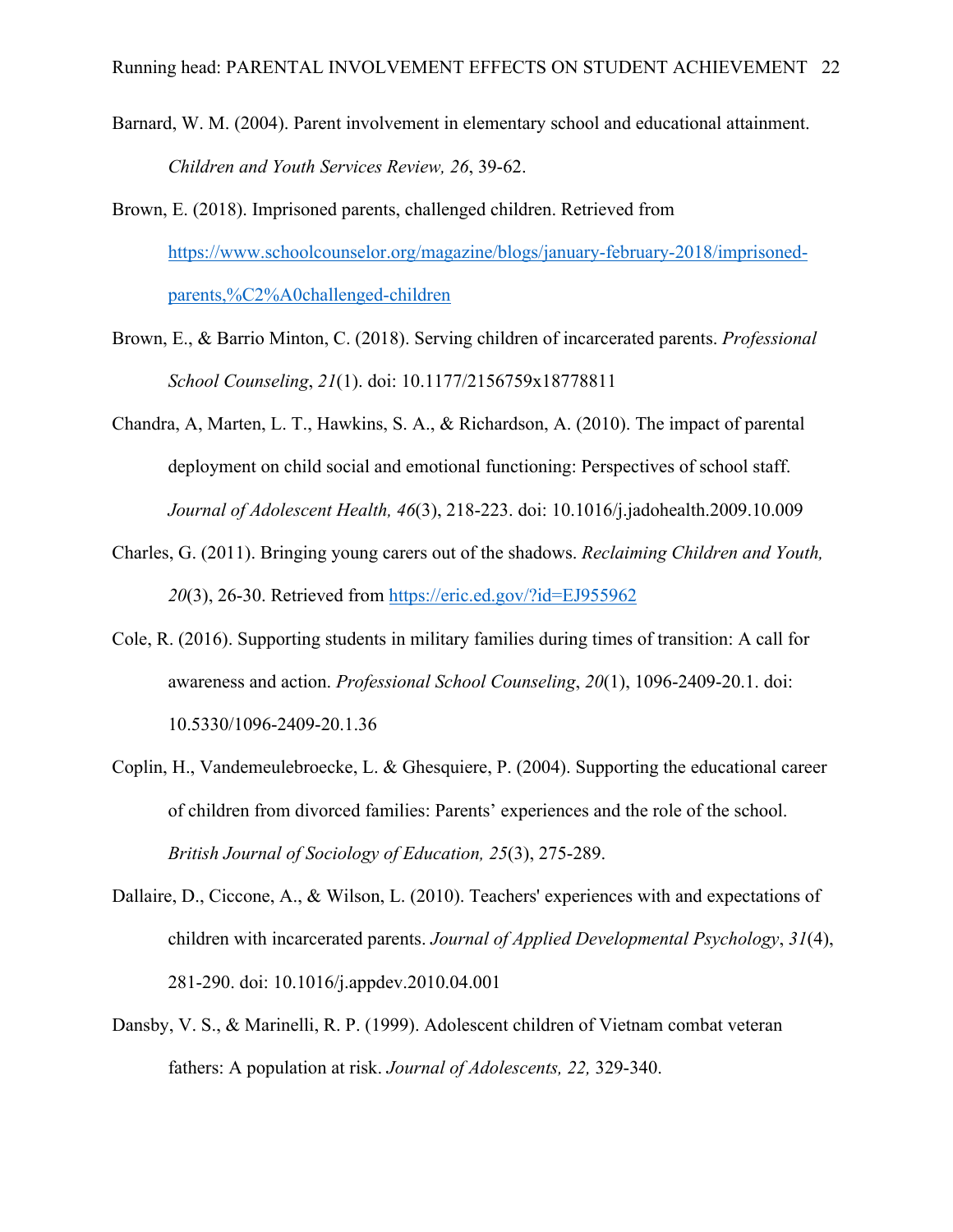- Definition of Divorce. (2017). *Merriam-webster.com*. Retrieved 23 October 2017, from https://www.merriam-webster.com/dictionary/divorce
- Dreby, J. (2012). The burden of deportation on children in Mexican immigrant families. *Journal of Marriage and Family*, *74*(4), 829-845. doi: 10.1111/j.1741-3737.2012.00989.x
- Eppler, C. (2008). Exploring themes of resiliency in children after the death of a parent. *Professional School Counseling*, *11*(3), 189-196. doi: 10.5330/psc.n.2010-11.189
- Fredricks, J., & Eccles, J. (2005). Developmental benefits of extracurricular involvement: Do peer characteristics mediate the link between activities and youth outcomes?. *Journal of Youth and Adolescence*, *34*(6), 507-520. doi: 10.1007/s10964-005-8933-5
- Gonzalez-DeHass, A., Willems, P., & Holbein, M. (2005). Examining the relationship between parental involvement and student motivation. *Educational Psychology Review*, *17*(2), 99- 123. doi: 10.1007/s10648-005-3949-7
- Gonzalez, L., Borders, L., Hines, E., Villalba, J., & Henderson, A. (2013). Parental involvement in children's education: Considerations for school counselors working with Latino immigrant families. *Professional School Counseling*, *16*(3), 185-193. doi: 10.5330/psc.n.2013-16.183
- Grall, T. (2016). A look at custodial parents and child support in the U.S. Retrieved from https://www.census.gov/newsroom/blogs/random-samplings/2016/01/a-look-at-custodialparents-and-child-support-in-the-u-s.html

Hoover-Depsey, K.V., Walker, J. M. T., Sandler, H. M., Whetsel, D., Green, C. L., Wilkins, A. S., & Closson, K. (2005). Why do parents become involved? Research findings and implications. *Elementary School Journal, 106*, 105-30. doi: 10.1086/499194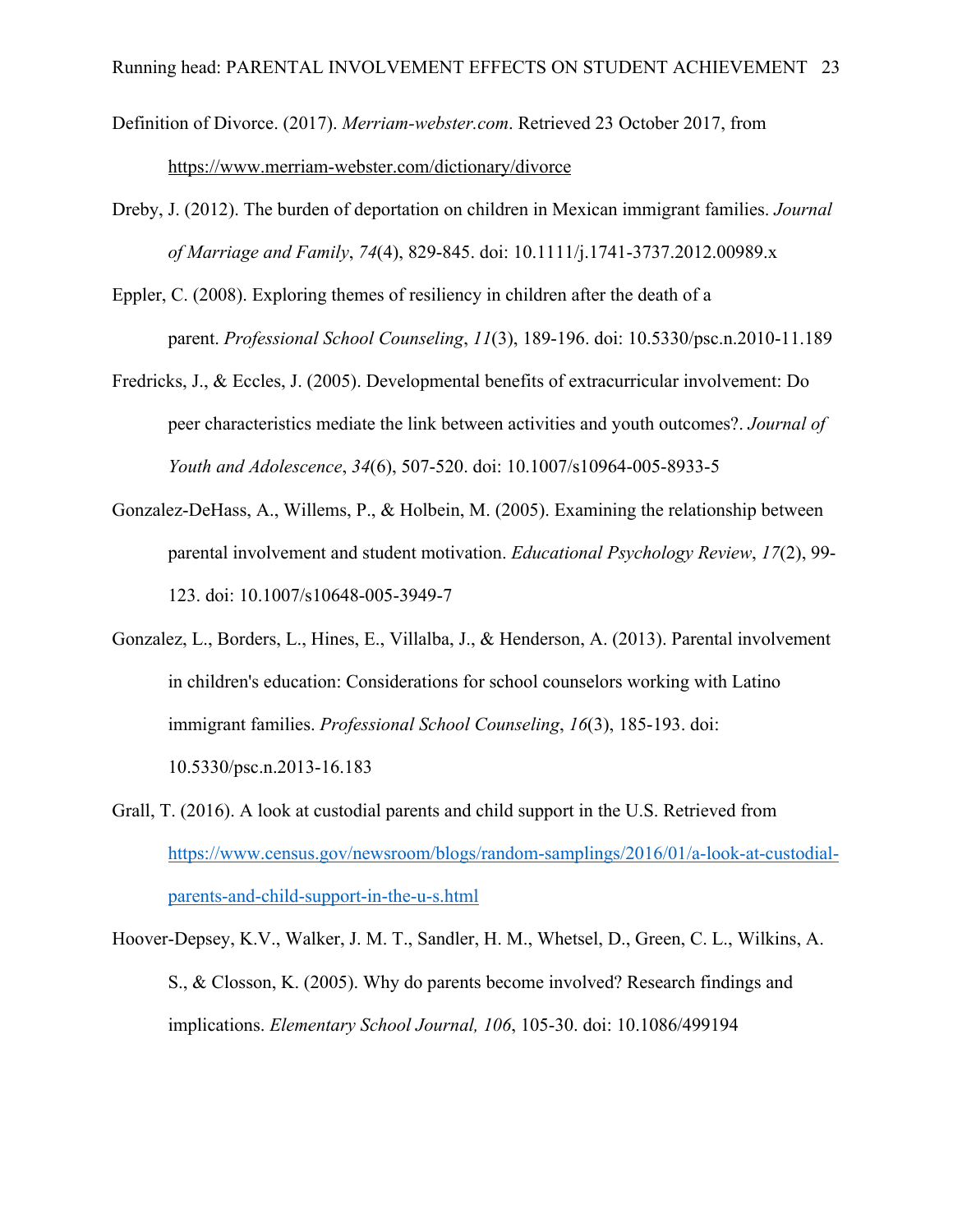- Huss, S., Bryant, A., & Mulet, S. (2008). Managing the quagmire of counseling in a school: Bringing the parents onboard. *Professional School Counseling*, *11*(6), 362-367. doi: 10.5330/psc.n.2010-11.362
- Kalter, N. & Schreier, S. (1993). School-based support groups for children of divorce. *Special Services in the Schools, 8*(1), 39-66.
- Kaye, S. H. (1989). The impact of divorce on children's academic performance. *Journal of Divorce, 12*(2-3), 283-298.
- Kayler, H., & Sherman, J. (2009). At-risk ninth-grade students: A psychoeducational group approach to increase study skills and grade point averages. *Professional School Counseling*, *12*(6), 434-439. doi: 10.1177/2156759x0901200608
- Lipari, R., & Van Horn, S. (2017). Children living with parents who have a substance use disorder. Retrieved from

https://www.samhsa.gov/data/sites/default/files/report\_3223/ShortReport-3223.html

- Livingston, G. (2014). Fewer than half of U.S. kids live in 'traditional' family. Retrieved from http://www.pewresearch.org/fact-tank/2014/12/22/less-than-half-of-u-s-kids-today-livein-a-traditional-family/
- Miller, K. (2006). The impact of parental incarceration on children: An emerging need for interventions. *Child and Adolescent Social Work Journal, 23,* 472-486.
- Olsen, G., & Fuller, M. (2017). The benefits of parent involvement: What research has to say. Retrieved from https://tx50000103.schoolwires.net/cms/lib/TX50000103/Centricity/Domain/21/Parent% 20Liaison/benefits-parent-involvement-research.pdf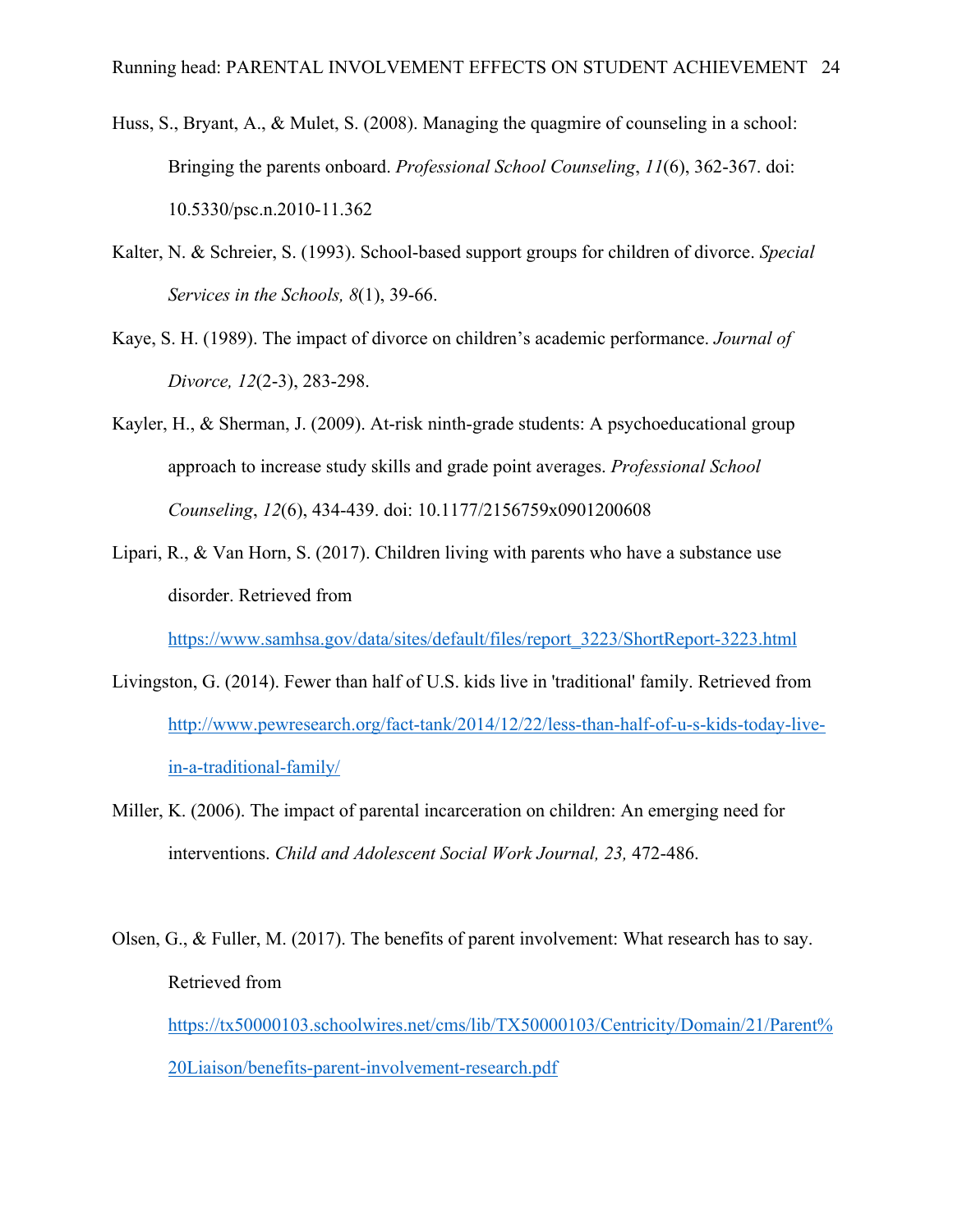- Owens, D. (2008). Recognizing the needs of bereaved children in palliative care. *Journal of Hospice & Palliative Nursing*, *10*(1), 14-16. doi: 10.1097/01.njh.0000306709.20045.8f
- Palmieri, L., & La Salle, T. (2017). Supporting students in foster care. *Psychology in The Schools*, *54*(2), 117-126. doi: 10.1002/pits.21990

Parenting in America. (2015). Retrieved from

https://www.pewsocialtrends.org/2015/12/17/parenting-in-america/

- Pedro-Carroll, J. L. (2005) Fostering resilience in the aftermath of divorce: The role of evidencebased programs for children. *Family Court Review, 43*(1), 52-64.
- Pilkauskas, N., & Dunifon, R. (2016). Understanding grandfamilies: Characteristics of grandparents, nonresident parents, and children. *Journal of Marriage and Family*, *78*(3), 623-633. doi: 10.1111/jomf.12291
- Rose, J., & Steen, S. (2014). The achieving success everyday group counseling model: Fostering resiliency in middle school students. *Professional School Counseling*, *18*(1), 28-37. doi: 10.5330/prsc.18.1.m07lu0hr6636j1t4
- Sieh, D., Visser-Meily, J., & Meijer, A. (2013). Differential outcomes of adolescents with chronically ill and healthy parents. *Journal of Child and Family Studies*, *22*(2), 209-218. doi: 10.1007/s10826-012-9570-8
- Shillingford, A., & Edwards, O. (2008). Professional school counselors using choice theory to meet the needs of children of prisoners. *Professional School Counseling*, *12*(1), 62-65. doi: 10.5330/psc.n.2010-12.62
- Somody, C., & Hobbs, M. (2006). Paper Bag Books: A Creative Intervention with Elementary School Children Experiencing High-Conflict Parental Divorce. *Journal of Creativity in Mental Health*, 2(3), 73-87. doi:10.1300/J456v02n03-07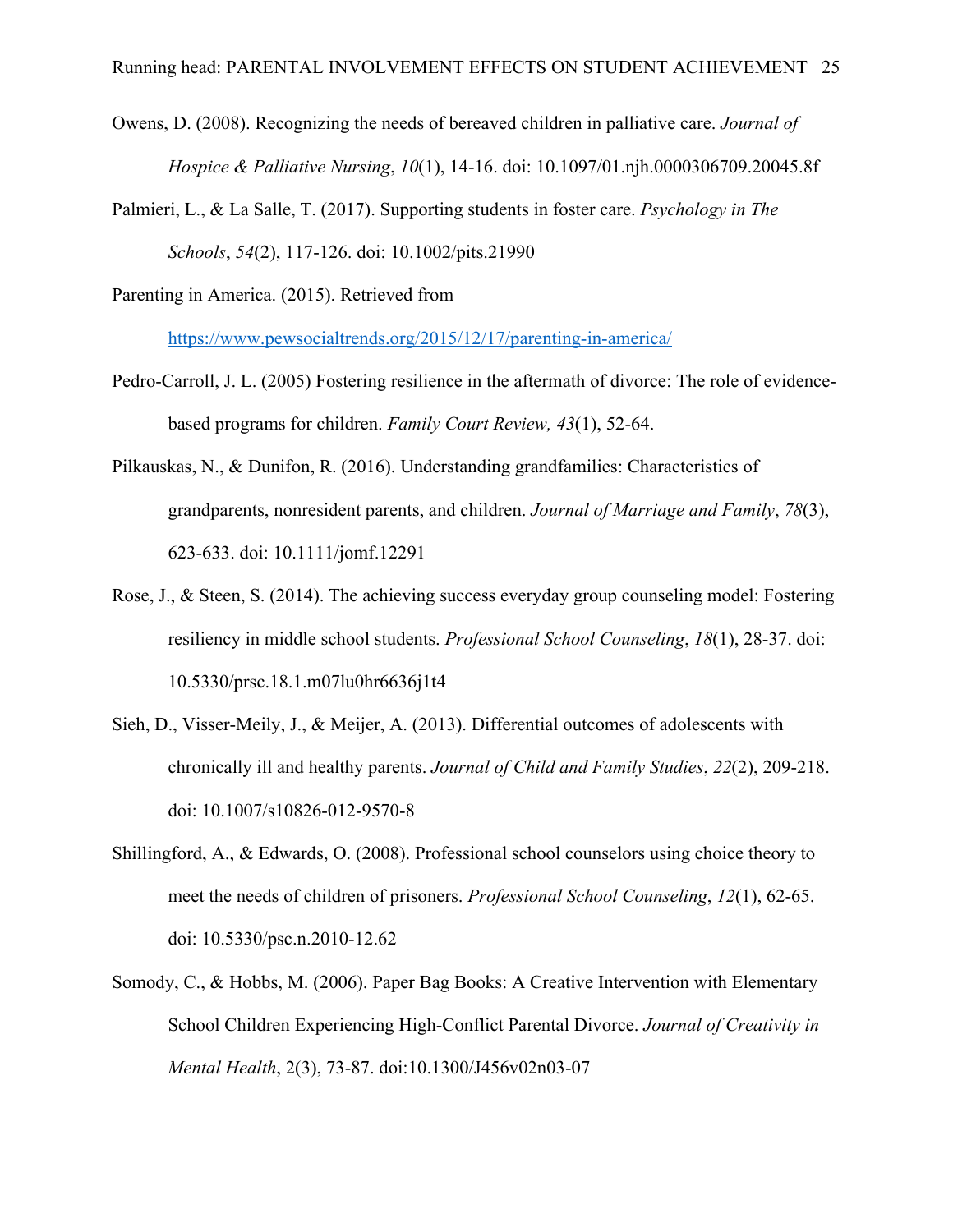- Statement on the effects of deportation and forced separation on immigrants, their families, and communities. (2018). *American Journal of Community Psychology*, *62*(1-2), 3-12. doi: 10.1002/ajcp.12256
- Thorndike, E.L. (1920). A constant error in psychological ratings. *Journal of Applied Psychology. 4* (1): 25–29. doi:10.1037/h0071663. ISSN 0021-9010

Trondsen, M. (2012). Living with a mentally ill parent: Exploring adolescents' experiences and perspectives. *Qualitative Health Research*, *22*(2), 174-188. doi: 10.1177/1049732311420736

- U.S. Department of Health and Human Services. (2017). *The AFCARS report* [Ebook]. Retrieved from https://www.acf.hhs.gov/sites/default/files/cb/afcarsreport24.pdf
- U.S. Department of Homeland Security (2017). 2017 yearbook of immigration statistics. Washington DC: US Department of Homeland Security, Office of Immigration Statistics. https://www.dhs.gov/immigration-statistics/yearbook/2017
- US Legal, I. (2019). Absent Parent Law and Legal Definition | USLegal, Inc. Retrieved from https://definitions.uslegal.com/a/absent-parent/
- U.S. Military Demographics. (2010). Retrieved from https://www.americaspromise.org/usmilitary-demographics
- van Santvoort, F., Hosman, C., van Doesum, K., & Janssens, J. (2014). Effectiveness of preventive support groups for children of mentally ill or addicted parents: A randomized controlled trial. *European Child & Adolescent Psychiatry*, *23*(6), 473-484. doi: 10.1007/s00787-013-0476-9